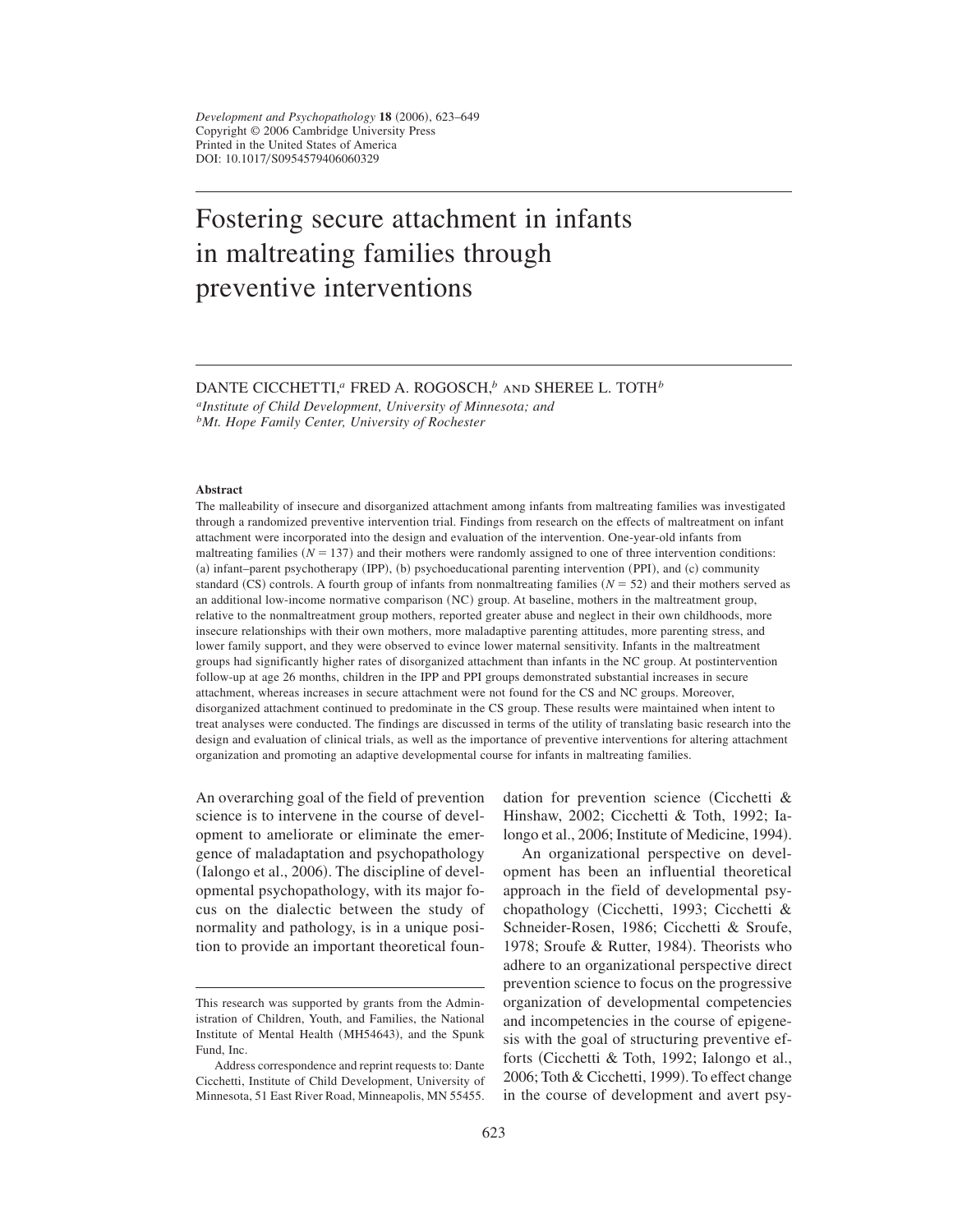chopathological outcomes, preventive interventions informed by an organizational perspective should focus on promoting competence and reducing ineffective resolution of the stage-salient developmental issues that emerge at different periods in ontogenesis. By adopting the approach emphasized by organizational theorists, the deflection of maladaptation onto more adaptive developmental pathways may be achieved, thereby enhancing the individual's capacity for a greater likelihood of subsequent successful adaptation ~Cicchetti, 1993; Cicchetti & Tucker, 1994; Sroufe, 1989). Inherent in the organizational perspective is the importance of early intervention, before developmental liabilities may become consolidated (Cicchetti, Toth, & Bush, 1988; Toth & Cicchetti, 1999).

Although the quintessential goal of prevention science is to right the developmental course and prevent the emergence of psychopathology, the results of prevention trials also possess important implications for developmental theory. As developmental experiments, prevention trials provide a wealth of information about the processes of typical and atypical development (Cicchetti & Hinshaw, 2002; Cicchetti & Toth, in press; Hinshaw, 2002; Howe, Reiss, & Yuh, 2002; Ialongo et al., 2006; Kellam & Rebok, 1992). The translation of developmental theory into the design and implementation of preventive interventions (Cicchetti & Toth, 1992; Noam, 1992; Shirk, 1999; Toth  $& Cicchetti, 1999$  and the results of preventive interventions must form a circular link back to the conceptual framework to advance both the theory and future randomized intervention trials (Cicchetti  $&$ Hinshaw, 2002; Ialongo et al., 2006).

If the developmental course is altered due to a preventive intervention, and the risk of the disorder or negative outcome is reduced, then the research results will contribute to our understanding of developmental processes (Cicchetti & Rogosch, 1999; Coie et al., 1993). Conversely, if the reduction of a targeted risk factor does not appear to have altered the pathogenic process, then that risk factor would not be viewed as a causal agent, but may be a marker of atypical development (Cicchetti & Hinshaw, 2002; Hinshaw, 2002; Kraemer et al., 1997).

Child maltreatment poses severe risks for long-term maladjustment and the development of psychopathology (Cicchetti  $&$  Toth, in press; Cicchetti & Valentino, 2006). Child maltreatment exemplifies a pathogenic relational environment that is far beyond the range of what is normatively encountered and engenders substantial risk for maladaptation across diverse domains of biological and psychological development (Cicchetti  $&$  Manly, 2001; Cicchetti & Valentino, 2006; DeBellis, 2001). Both the proximal environment of the immediate family and the more distal factors associated with the culture and the community, as well as the transactions that occur among these ecological contexts, conspire to undermine normal biological and psychological developmental processes in maltreated children (Cicchetti, 2002; Cicchetti & Lynch, 1993; DeBellis, 2001; Pollak, Cicchetti, Klorman, & Brumaghim, 1997). Efforts to prevent the deleterious consequences of maltreatment are thus of critical importance.

In this paper, we report on the evaluation of the efficacy of two theoretically informed, randomized preventive interventions for maltreating mothers and their 1-year-old infants. Guided by an organizational perspective on development, and by the translation of empirical research that documents that maltreated children manifest impairments in attachment organization, in this investigation we intervened early in the life course of maltreated infants to prevent the compromised developmental attainments that accompany maltreatment and that are precursors to later maladaptation and psychopathology.

The capacity for preferential attachment originates during early experiences and interactions with the caregiver (Gunnar & Vazquez, 2006; Schore, 2003; Sroufe, 1979, 1996). The preattachment parent–infant environment helps to shape children's physiological regulation and biobehavioral patterns of response (Gunnar & Vazquez, 2006; Hofer, 1987; Pipp & Harmon, 1987). Near the end of the first year of life, normally developing infants derive feelings of security from their caregivers and use them as a base from which to explore the environment (Cummings & Davies, 1996; Sroufe, 1979, 1996). Dyadic interactions,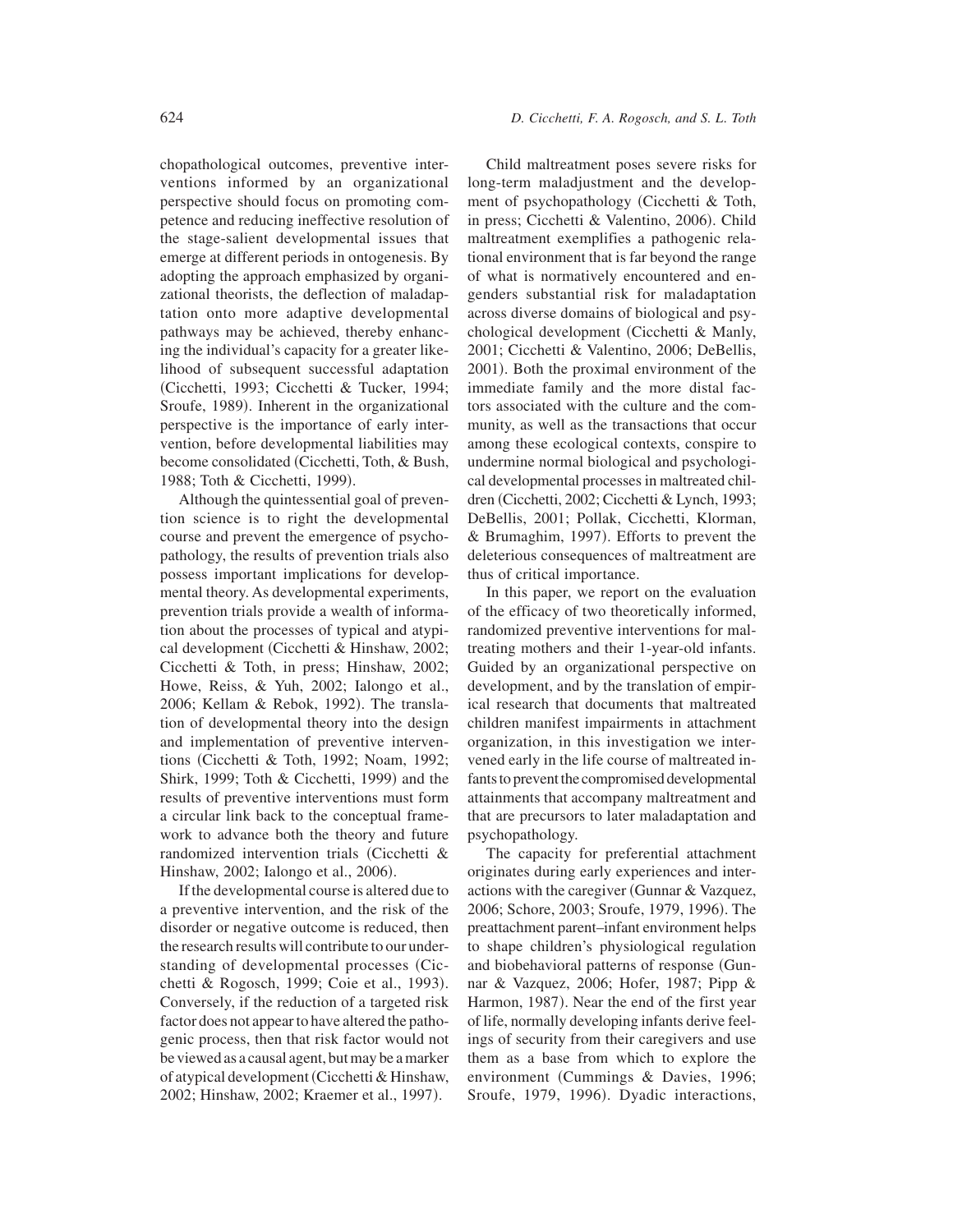marked by relatedness and synchrony, resiliency to stress, and appropriate affective interchange, are associated with the development of a secure attachment relationship (Sroufe, 1979, 1996). In the absence of regular contingent responsivity, neither infant nor caregiver derives feelings of efficacy in the relationship and the development of a secure attachment is likely to be impeded (Ainsworth, Blehar, Waters, & Wall, 1978; Sroufe & Waters, 1977).

Because there are many enduring problematic characteristics of the home environments where maltreatment has occurred, such as emotional or physical rejection, aggression or hostile management, threatening affective or verbal assaults, or lack of appropriate responsivity  $(Azar, 2002; Cerezo, 1997; Crittenden &$ Ainsworth, 1989; Howes & Cicchetti, 1993; Rogosch, Cicchetti, Shields, & Toth, 1995), as expected, research investigations have discovered that the vast majority of the attachment relationships between maltreated youngsters and their caregivers are pathological in nature. The attachments of maltreated infants consistently have been shown to be insecure  $(Crittenden, 1988; Egeland & Sroufe, 1981;$ Schneider-Rosen, Braunwald, Carlson, & Cicchetti, 1985). Moreover, given the unpredictable, chaotic relationships that characterize the maltreating home environment and the strong likelihood that the parents in these families had insecure attachment relationships with their own parents (Crittenden  $&$  Ainsworth, 1989; Gonzalez, Cicchetti, & Rogosch, 2006; Lyons-Ruth & Jacobvitz, 1999; Main & Goldwyn, 1984; Main & Hesse, 1990), maltreated infants commonly develop disorganizeddisoriented (Type D) attachments with their caregivers (Barnett, Ganiban, & Cicchetti, 1999; Carlson, Cicchetti, Barnett, & Braunwald, 1989; Lyons-Ruth, Repacholi, McLeod,  $&$  Silva, 1991). Furthermore, investigations have revealed that in the rare instance of secure attachment in maltreated infants, these secure attachments are likely to be unstable and to eventuate in insecurity (Cicchetti & Barnett, 1991; Schneider-Rosen et al., 1985).

Organizational theorists posit that the quality of the resolution of each stage-salient issue primes the way subsequent developmental tasks are likely to be negotiated (Cicchetti & Schneider-Rosen, 1986; Sroufe & Rutter, 1984). Because maltreated infants predominantly develop insecure attachments, there is a high probability that these babies will unsuccessfully resolve subsequent developmental issues, paving the way for these infants to proceed along maladaptive developmental pathways. The likelihood that maladaptation and psychopathology will occur is exacerbated by the preponderance of Type D attachments in the maltreated babies. The developmental sequelae of disorganized–disoriented attachments are often characterized by more maladaptive and pathological outcomes than is the case for other types of attachment insecurity (Carlson, 1998; Lyons-Ruth, Easterbrooks, & Cibelli, 1997; van IJzendoorn, Schuengel, & Bakermans-Kranenburg, 1999). Thus, the preventive interventions to promote the attainment or maintenance of secure attachment organization in maltreated infants are crucial for redirecting the course of development onto adaptive pathways.

Sharing the common goal of preventing subsequent inadequate parenting to avert maladjustment in maltreated infants, the two interventions differed in their strategies for attaining these goals. The first model, psychoeducational parenting intervention (PPI), focused on providing mothers with didactic training in child development, parenting skills, coping strategies for managing stresses in the immediate environment and assistance in developing social support networks. The second model, infant–parent psychotherapy (IPP), involved dyadic parent–child therapy sessions designed to improve the parent–child attachment relationship by altering the influence of negative maternal representational models on parent–child interaction. The pre- and postintervention functioning of mothers and infants in both models of intervention were compared with the functioning of mothers and maltreated infants who receive services typically available through the Department of Social Services (DSS), the community standard (CS) group. A fourth nonmaltreated comparison (NC) group, comprising demographically comparable mothers and their non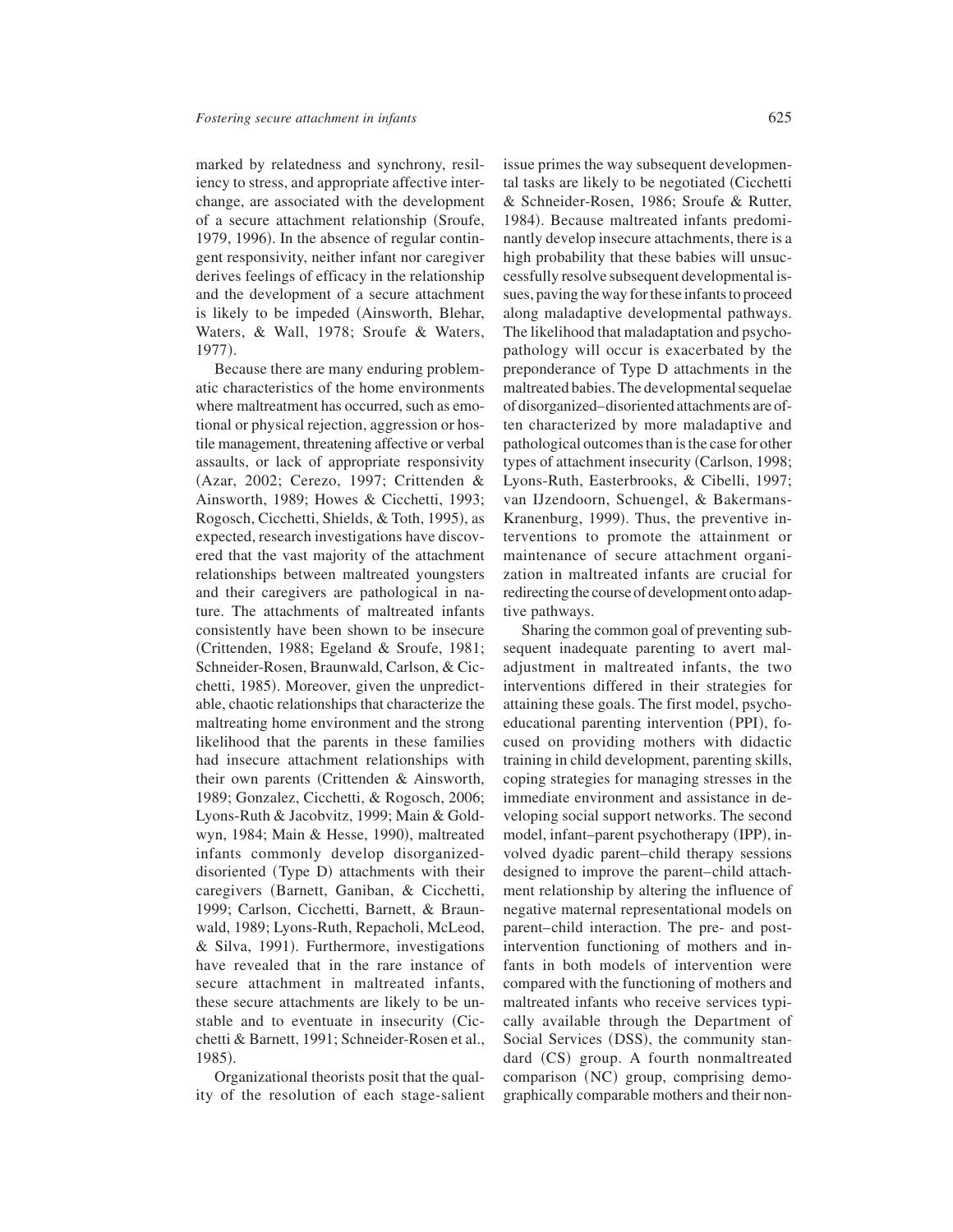maltreated infants, also were included to have a low income standard of comparison for the maltreatment groups.

Home visitation, a component of the two interventions provided herein, has transpired over the course of the past several decades as an effective model for preventing damage to vulnerable children (National Commission to Prevent Infant Mortality, 1989; Olds & Kitzman, 1993; Shirk, Talmi, & Olds, 2000; United States Congress, 1988). In fact, the United States Advisory Board on Child Abuse and Neglect  $(1990)$  identified home-visitation services as the best documented strategy for preventing child maltreament. Although impressive findings on the effectiveness of home visitation have emerged (Olds et al., 1997, 1998; Olds, Henderson, Chamberlin, & Tatelbaum, 1986), a recent study on the efficacy of home-visitation services for families where maltreatment had already occurred did not succeed in preventing the recidivism of physical abuse or neglect  $(MacMillan et al., 2005)$ . Moreover, to date, evaluations of whether home-visitation services can alter the future life-course development in infants or children who have been maltreated have yet to be conducted.

Unlike the PPI model, which focuses on current behavior utilizing behavioral intervention skills, the core of the IPP intervention resides within the mother's interactional history and its effect on her representation of relationships, most significantly, that of her infant. A number of attachment-theory informed interventions have been developed for high-risk, multiproblem populations (Atkinson & Goldberg, 2004; Bakermans-Kranenburg, van IJzendoorn, & Juffer, 2003, 2005; Berlin, Ziv, Amay-Jackson, & Greenberg, 2005; Cicchetti, Toth, & Rogosch, 1999; Toth, Maughan, Manly, Spagnola, & Cicchetti, 2002; van IJzendoorn, Juffer, & Duyvesteyn, 1995). With respect to attachment, theoreticians continue to debate whether modifying parental attachment organization, including their representations of their child, will result in improved parenting or, conversely, whether improving parenting may, independent of attention to parental attachment representations, lead to more secure attachment relationships between parent and child.

In a meta-analysis of 12 studies of the effectiveness of preventive or therapeutic interventions in enhancing parental sensitivity or children's attachment security, van IJzendoorn et al.  $(1995)$  concluded that interventions were more effective in improving maternal sensitivity than in fostering children's attachment security. Importantly, van IJzendoorn et al. also found that the association between parental internal working models of attachment figures and infant attachment was stronger than the link between maternal sensitivity and attachment and that the former remained significant after sensitivity was included as a moderator variable. In another meta-analysis of the effectiveness of preventive interventions for enhancing parental sensitivity and infant attachment security, Bakermans-Kranenburg et al. (2003) concluded that the most effective interventions used a moderate number of sessions and a behavioral focus  $(e.g., van den Boom, 1994, 1995)$ . However, within the meta-analysis, only three randomized studies, all conducted with multiproblem populations, were described as intensive and having numerous sessions. These interventions also were very comprehensive, and they included a combination of behavioral, representational, and supportive interventions, thereby making it difficult to disentangle various components of the intervention.

Therefore, the relative efficacy of specific types of behavioral versus relationship-based interventions remains open to further investigation. Accordingly, we compared competing models of intervention, with one being more parent-skills oriented (i.e., PPI) and the other being more focused on maternal representation and the mother–child relationship (i.e., IPP). The evaluation study was guided by the following hypotheses:

1. Factors associated with higher vulnerability for insecure infant–mother attachment, including maltreatment in the mother's childhood, insecure representations of the mother's own mother, higher stress, lower social support, lower maternal sensitivity, and inappropriate parenting attitudes, will be observed in the mothers in the maltreatment group.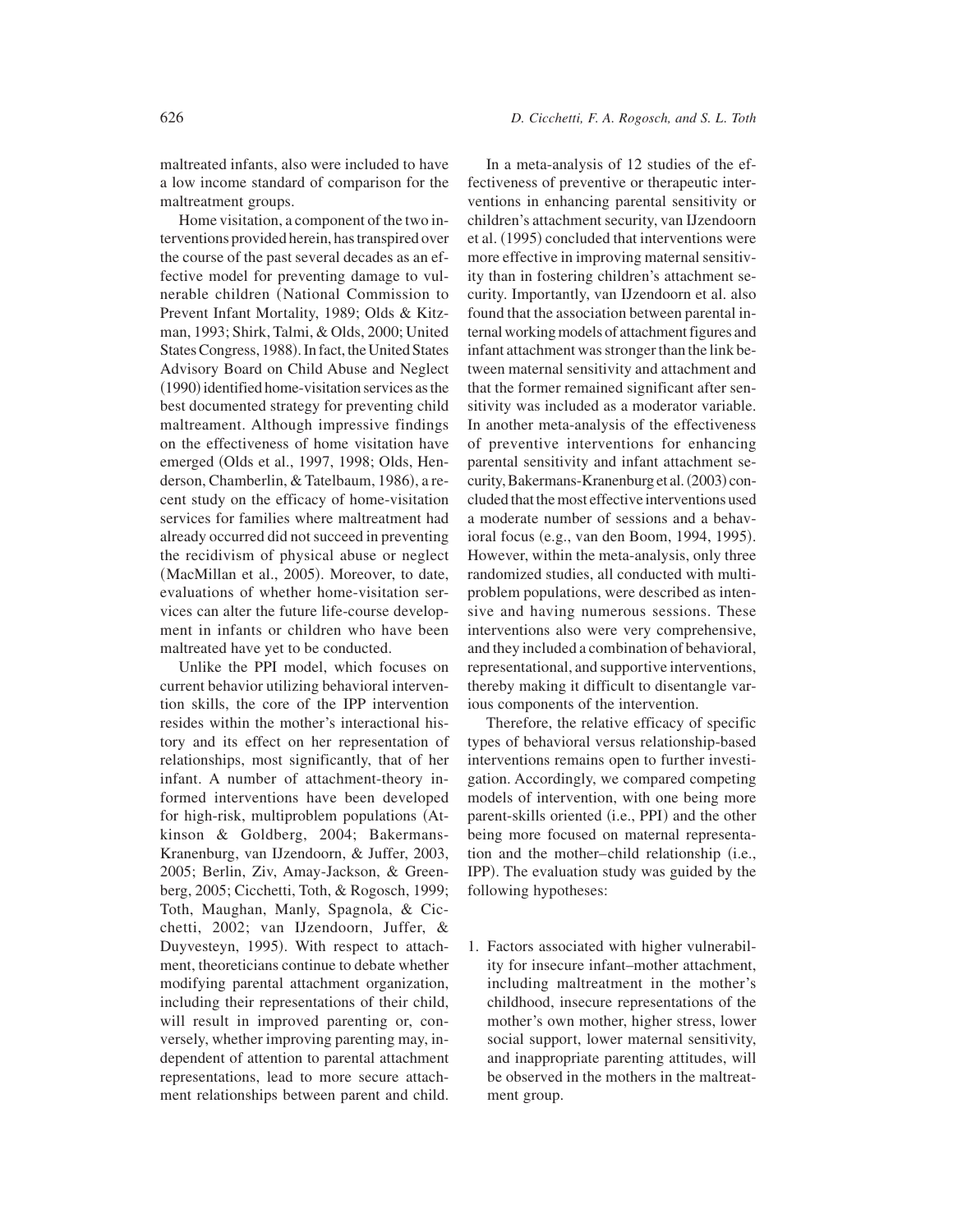- 2. At 12 months, the rate of insecure attachment will be higher in the maltreatment group than in the nonmaltreatment group.
- 3. Disorganized attachment will predominate in the maltreatment group.
- 4. Higher rates of change from insecure to secure attachment will be observed in the IPP and PPI groups. The rate of secure attachment will increase in the IPP and PPI groups following the provision of the interventions.
- 5. The rate of secure attachment will be greater in the IPP group than in the PPI group following the provision of the interventions.
- 6. In the absence of active intervention, the rate of stable attachment from 12 to 26 months will be higher in the CS and NC groups than in the IPP and PPI groups. Stable insecure attachment will predominate in the CS group.

# **Method**

#### *Participants*

Infants in maltreating families and their mothers were recruited for a study of the effects of child maltreatment on infant development and for an evaluation study of the efficacy of two preventive interventions designed to optimize mother–infant relationships and improve parenting. The maltreatment sample consisted of  $137$  infants  $(60$  boys,  $77$  girls) and their mothers. A nonmaltreated comparison group of 52  $infants$   $(28 \text{ boys}, 24 \text{ girls})$  and their mothers also were recruited. During the initial assessment, infants were on average 13.31 months of age  $(SD = 0.81)$ ; mothers ranged in age from 18 to 41 years  $(M = 26.87, SD = 5.88)$ . The majority of mothers  $(74.1%)$  were of minority race/ethnicity.

To recruit 12-month-old infants in maltreating families and their mothers, a Department of Human Services (DHS) recruitment liaison was retained. As an employee of DHS, the liaison was able to access DHS Child Protective Service (CPS) and preventive service records to identify all infants known to have been maltreated and/or who were living in maltreating families with their biological mothers. Infants who had been placed in foster care were not targeted for inclusion because of the limited ongoing contact with their mothers. The DHS liaison contacted eligible families and explained the project to mothers. Mothers who were interested in participating signed a release form for their names to be given to project staff. During the initial contact by project staff, the mothers provided informed consent and permission for their infant's participation. Mothers also signed a release allowing project staff to have access to DHS records regarding the family's CPS and preventive service involvement.

*Maltreatment determinations.* All DHS records pertaining to the family were accessed and independently coded by trained research coders. The Maltreatment Classification System (MCS; Barnett, Manly, & Cicchetti, 1993) was utilized to classify all forms of maltreatment that had occurred in the family and that the infant had experienced. Based on operational criteria, the MCS designates all subtypes of maltreatment (*i.e.*, neglect, emotional maltreatment, physical abuse, sexual abuse). Coding of the DSS records was conducted by trained research assistants, doctoral students, and clinical psychologists. Adequate reliability has been obtained (weighted  $\kappa s$  ranging from .86 to .98; Manly, Kim, Rogosch, & Cicchetti, 2001). Other investigators have demonstrated that the MCS is reliable and valid in classifying maltreatment (Bolger, Patterson, & Kupersmidt, 1998; Dubowitz et al., 2005; English et al., 2005; Manly, 2005; Smith & Thornberry, 1995).

In terms of the subtypes of maltreatment, *neglect* involves failure to provide for the child's basic physical needs for adequate food, clothing, shelter, and medical treatment. In addition to inadequate attention to physical needs, forms of this subtype include lack of supervision, moral–legal neglect, and education neglect. *Emotional maltreatment* involves extreme thwarting of children's basic emotional needs for psychological safety and security, acceptance, and self-esteem, and ageappropriate autonomy. Examples of emotional maltreatment of increasing severity include belittling and ridiculing the child, extreme negativity and hostility, exposure to severe marital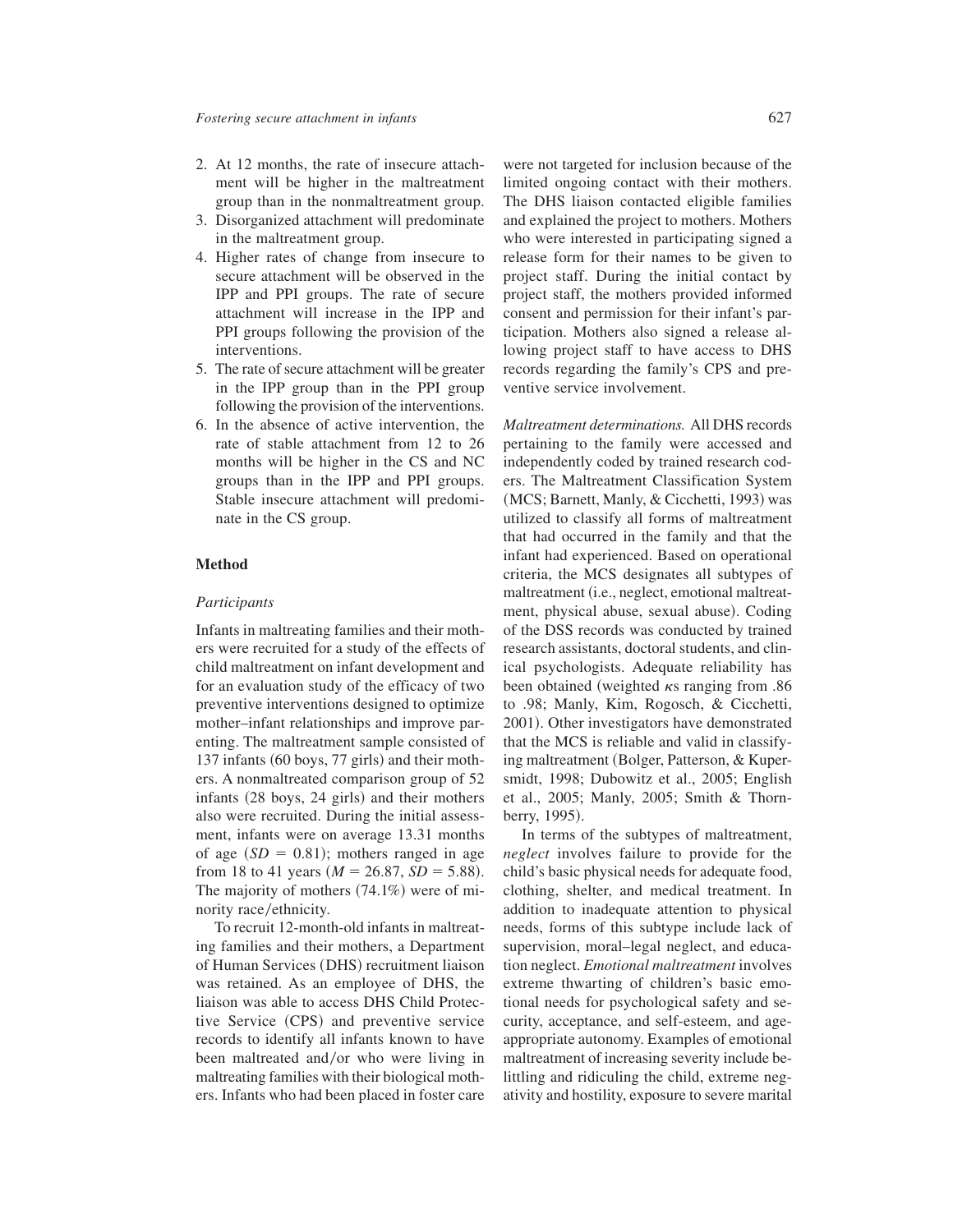violence, abandoning the child, and suicidal or homicidal threats. *Physical abuse* involves the nonaccidental infliction of physical injury on the child (e.g., bruises, welts, burns, choking, broken bones). Injuries range from minor and temporary to permanently disfiguring. Finally, *sexual abuse* involves attempted or actual sexual contact between the child and caregiver for purposes of the caregiver's sexual satisfaction or financial benefit. Events range from exposure to pornography or adult sexual activity, to sexual touching and fondling, to forced intercourse with the child.

In the recruited sample, 66.4% of the infants had directly experienced abuse and/or neglect during the first year of life. None of the infants with individual level maltreatment had been sexually abused, whereas 8.8% had been physically abused, 84.6% had been neglected, and 69.2% had been emotionally maltreated. Few cases of physical abuse were present in the sample because of the high likelihood of foster care placement when abuse occurs during infancy. The remaining 33.6% of the infants were living in families where abuse and neglect had been experienced by siblings.

*Recruitment of nonmaltreating families.* Because of the predominance of poverty in the sample of maltreating families, a demographically comparable sample of mothers and infants in low-income families was recruited through the rolls of families receiving Temporary Assistance to Needy Families (TANF). The DHS liaison identified families with infants from the TANF rolls and screened these families for child maltreatment. The DHS liaison then contacted eligible families, explained the study, and for interested mothers, obtained a signed release form for the family's name to be given to the research staff. Subsequently, project staff obtained informed consent and signed permission for all DHS records pertaining to the family to be reviewed. DHS and preventive records were thoroughly screened to rule out the existence of documented child maltreatment in these families. Mothers also were interviewed regarding maltreatment and any DHS involvement to further validate nonmaltreatment status.

Following completion of baseline assessments, the mothers and infants recruited for the maltreatment sample were randomly assigned to one of three groups: IPP  $(n = 53)$ , PPI  $(n = 49)$ , or CS  $(n = 35)$ . More cases were randomly assigned initially to the IPP and PPI groups as a result of some mothers declining to participate in the interventions. The maltreatment groups and the nonmaltreatment comparison group were comparable on a range of demographic variables (see Table 1). The groups did not differ on child gender, maternal age, maternal minority race/ethnicity, current receipt of TANF, total family income, or marital status. Overall, 53.4% of the infants were girls. Mothers on average were 26.98 years of age  $(SD = 5.98)$ , 74.6% were of minority race/ethnicity, and  $12.7\%$  of mothers were currently married. The average family income was \$17,151.00, including welfare benefits, and 96.3% of the families were currently receiving TANF. Overall, 41.8% of the mothers had a high school education or less. However, the average Hollingshead level of education differed between groups,  $F(3, 185) = 4.24, p = .001$ . Post hoc Tukey tests indicated that mothers in the NC group had higher level education than mothers in the IPP and CS groups. However, the three maltreatment groups did not differ from each other. Finally, the groups differed on the number of children to whom the mothers had given birth,  $F(3, 188) = 38.82, p < .001$ . Post hoc tests indicated that mothers in the NC group had fewer children than the mothers in each of the maltreatment groups, but the IPP, PPI, and CS groups did not differ from each other. Thus, the families in the sample are characterized by poverty, relatively large family size, and frequent unstable marriages.

# *Procedures*

During the baseline assessment period, homeand center-based research sessions were conducted with the mothers and infants. During interviews conducted in the home by trained research interviewers, mothers completed demographic and diagnostic interviews and a variety of self-report questionnaires. During a subsequent center-based laboratory session,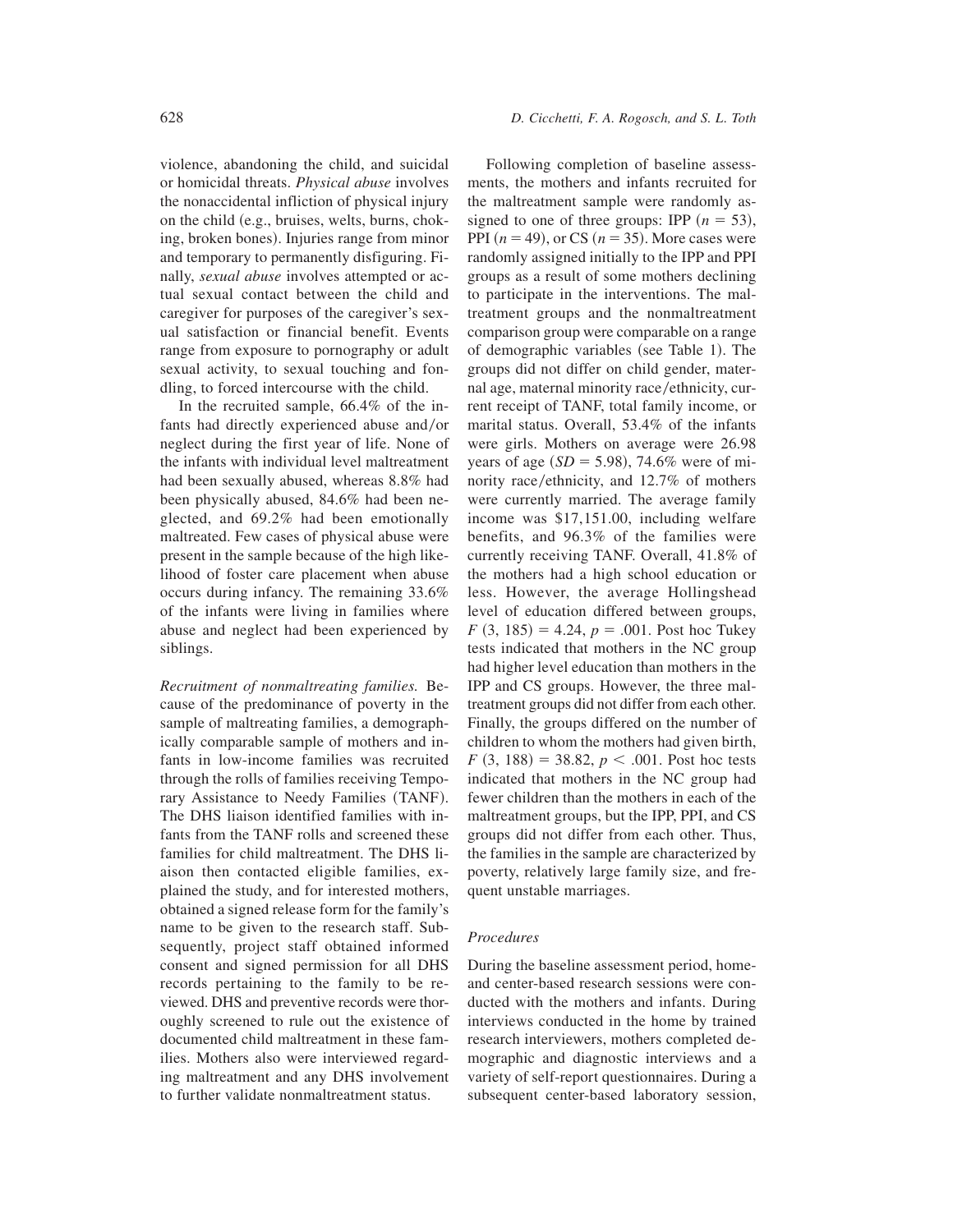|                                                                             | Group                    |      |                   |                |                         |              |                  |                  |              |                  |      |              |
|-----------------------------------------------------------------------------|--------------------------|------|-------------------|----------------|-------------------------|--------------|------------------|------------------|--------------|------------------|------|--------------|
|                                                                             | <b>IPP</b><br>$(N = 32)$ |      | PPI<br>$(N = 24)$ |                | <b>CS</b><br>$(N = 81)$ |              |                  | NC<br>$(N = 52)$ |              |                  |      |              |
|                                                                             | $\boldsymbol{M}$         | SD   | $\%$              | $\overline{M}$ | SD                      | $\%$         | $\boldsymbol{M}$ | SD               | $\%$         | $\boldsymbol{M}$ | SD   | $\%$         |
| Child gender (% female)                                                     |                          |      | 56.6              |                |                         | 57.1         |                  |                  | 54.3         |                  |      | 46.2         |
| Maternal<br>Age<br>Minority race/ethnicity<br><b>Education Hollingshead</b> | 27.26                    | 6.52 | 81.1              | 27.35          | 6.14                    | 67.3         | 27.77            | 5.75             | 77.1         | 25.81            | 5.39 | 73.1         |
| $level)****$<br>Receiving TANF                                              | 3.43                     | 0.80 | 100.0             | 3.80           | 0.91                    | 95.9         | 3.43             | 0.95             | 97.1         | 4.04             | 0.86 | 92.3         |
| Total income (\$1000)<br>Marital status                                     | 17.49                    | 7.59 |                   | 16.20          | 8.84                    |              | 18.25            | 8.37             |              | 16.96            | 8.15 |              |
| Never married<br>Married/living                                             |                          |      | 46.9              |                |                         | 45.8         |                  | 49.4             |              | 65.4             |      |              |
| with partner<br>No longer married                                           |                          |      | 40.6<br>12.5      |                |                         | 29.2<br>25.0 |                  |                  | 33.3<br>17.3 |                  |      | 17.3<br>17.3 |
| No. of children***                                                          | 3.60                     | 1.76 |                   | 3.55           | 1.57                    |              | 3.60             | 1.50             |              | 1.83             | 0.92 |              |

*Note:* IPP, infant–parent psychotherapy; PPI, psychoeducational parenting intervention; CS, community standard; NC, nonmaltreated controls.  $***p < .001$ .

mothers and infants participated in the strange situation procedure, in addition to other assessments. Finally, two trained observers, who were unaware of maltreatment status and study hypotheses, conducted a 3-hr home observation. Follow-up assessments utilizing the same home- and center-based sessions and procedures were conducted when the children were approximately 26 months old, after the interventions for the IPP and PPI groups had been completed.

## *Preventive interventions*

*IPP.* This model of intervention is derived from the work of Fraiberg, Adelson, and Shapiro  $(1975)$ , and it has been shown to be efficacious in fostering secure attachment in high risk, low income, immigrant families (Lieberman, 1991, 1992; Lieberman & Pawl, 1988). A guiding assumption of IPP is that difficulties in the parent–infant relationship do not result from deficits in parenting knowledge and skill alone. Rather, the problems that maltreating mothers have in relating sensitively and responsively to their infants stem from insecure internal representational models that evolved in response to the mother's own experiences in childhood. The infant evokes affects and memories associated with the mother's childhood relationship experiences, and in the process, a mother's unresolved and conflictual feelings can be projected onto the infant, resulting in distorted perceptions of the infant, a lack of attunement, and insensitive care.

In IPP, the patient is not the mother or the infant, but rather it is the relationship between the mother and her baby. Masters level therapists met weekly with mothers and their 12 month-old infants during sessions conducted in the home over the course of 1 year. The approach is supportive, nondirective, and nondidactic, and includes developmental guidance based on the mother's concerns. During the sessions, the therapist and the mother engage in joint observation of the infant. The therapist's empathic responsiveness to the mother and the baby allows for expansion of parental understanding and exploration of maternal misperceptions of the infant. Therapists strive to allow distorted emotional reactions and perceptions of the infant as they are enacted during mother–infant interaction to be associated with memories and affects from the mother's prior childhood experiences. Through respect, empathic concern, and unfailing positive regard, the therapeutic relationship pro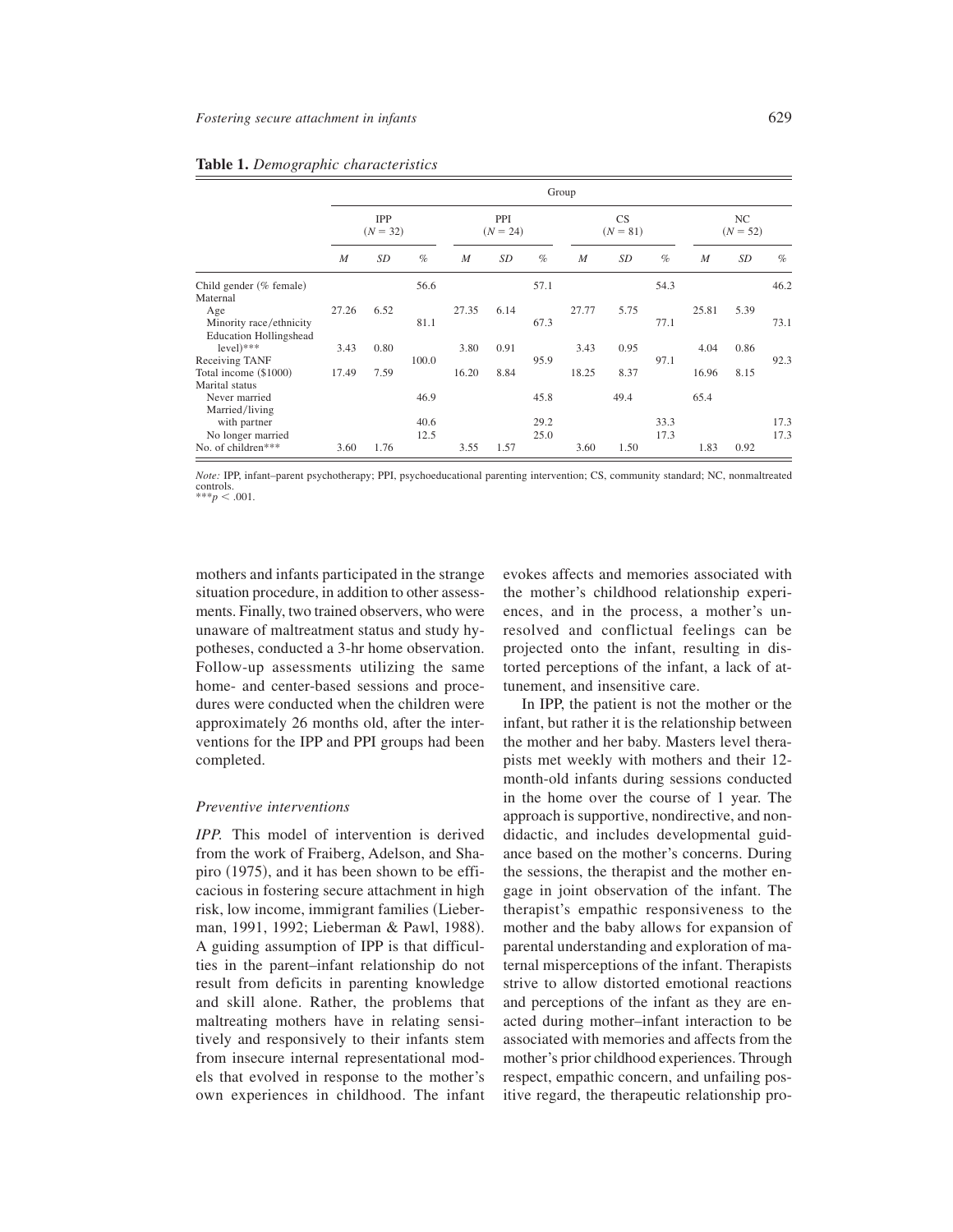vides the mother with a corrective emotional experience, through which the mother is able to differentiate current from past relationships, form positive internal representations of herself and of herself in relationship to others, particularly her infant. As a result of this process, mothers are able to expand their responsiveness, sensitivity, and attunement to the infant, fostering security in the mother– child relationship and promoting emerging autonomy in the child.

*PPI.* This model of preventive intervention is derived from the preventive intervention work of Olds and colleagues (Olds et al., 1997, 1998; Olds & Kitzman, 1990), involving visitation by nurses to the homes of low-income, teenage mothers of newborns over a 2-year period. The nurses provided a home-based education program on infant physical and psychological development and parenting, encouraged mothers to seek further education and employment, and enhanced informal social support. The home visitation program was effective in reducing the emergence of child maltreatment and fostered improved health and mental health outcomes for mothers and children (Olds et al., 1997, 1998). Although very promising, it is not known whether this approach is effective when maltreatment already had occurred during infancy. Accordingly, the PPI intervention was supplemented by a variety of cognitive and behavioral techniques to address parenting skill deficits and social– ecological factors, such as limited personal resources, poor social support, and stresses in the home, associated with maltreatment. Masters level therapists, experienced in working with multiproblem families, conducted home visits scheduled weekly over a 12-month period. The PPI model was psychoeducationally based, striving to address current concerns, provide parental education and parenting skill training, reduce maternal stress, foster social support, and increase life satisfaction. The approach is didactic in nature, providing mothers with specific information and knowledge regarding child development. Training in parenting techniques, problem solving, and relaxation were utilized. Within a core agenda of topics on parenting and social skills to be addressed with all mothers, flexibility and latitude on the amount of time spent on each area were stressed to tailor the intervention to each mother's primary needs.

Both the IPP and PPI interventions were manualized, with central components and core principles of each approach specified. Therapists participated in individual and group supervision on a weekly basis, and checks on the fidelity of the intervention implementation for each approach were conducted throughout the course of intervention. Extensive outreach was typically necessary to engage mothers in the interventions. The length of intervention averaged 46.4 weeks  $(SD =$ 7.36) for the IPP group and 49.4 weeks  $(SD =$ 4.81) for the PPI group. Although intervention sessions in the home were scheduled weekly, fewer sessions were conducted as a result of cancellations and missed appointments. On average,  $21.56$   $(SD = 9.60)$  sessions were conducted in the IPP group and 25.38 sessions  $(SD = 9.65)$  in the PPI group.

*CS.* Mothers and infants randomized to the CS group did not receive enhanced services. Rather, families continued to receive services that were typically available to maltreating families in the community. Families may have continued to be monitored by CPS and may have participated in other preventive services programs.

#### *Measures*

*Demographics interview.* Developed by Cicchetti and Carlson (1989), this measure has been used extensively in research with highrisk, low-income populations. Information obtained includes: family composition, gender, race/ethnicity, birth dates, parent's education and occupation, income level, and receipt of public assistance.

*Childhood Trauma Questionnaire (CTQ).* The CTQ (Bernstein, Fink, Handelsman, & Foote, 1994) was designed to obtain retrospective self-report information about past experiences of maltreatment. Because mothers in the maltreatment groups may have experienced maltreatment during their own child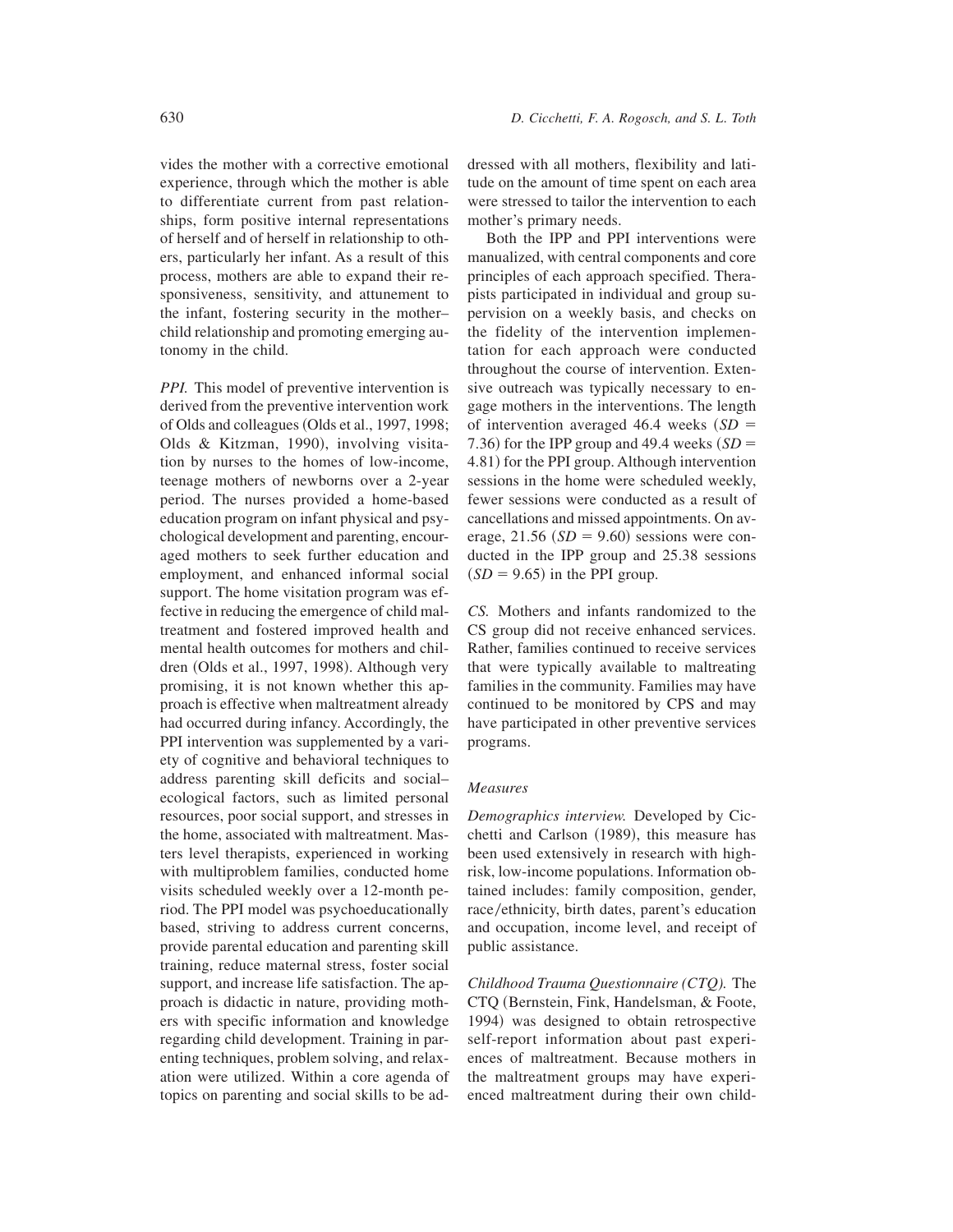hoods, a measure to address intergenerational transmission of maltreatment was included. Factor analytically derived subscales correspond to different types of maltreatment, including physical/emotional abuse, physical neglect, emotional neglect, and sexual abuse.

*Perceptions of Adult Attachment Scale (PAAS).* The PAAS (Lichtenstein  $& Cassidy, 1991$ ) is a self-report questionnaire designed to assess an individuals' perceptions of the quality of their early childhood relationships with their mothers, as well as their current state of mind regarding attachment and their current relationships with their mothers. The measure has been shown to have good test–retest reliability and internal consistency (Lichtenstein & Cassidy, 1991), and the subscales have demonstrated relations with the Adult Attachment Interview ~Lichtenstein-Phelps, Cassidy, Belsky, & Crnic, 1995). Subsequent confirmatory factor analyses have refined the original PAAS subscales (Gonzalez et al., 2006). Subscales characterizing childhood experiences include loved, rejected–neglecting, rejected–threatened, role reversal, and enmeshment. Present state of mind scales include lack of memory about childhood, derogation of attachment, angry, vulnerable, and balancing forgiving.

*Maternal Behavior Q-Set (MBQ).* After a 3-hr home observation of mother–child interaction, two trained observers independently completed the MBQ (Pederson  $& Moran, 1995$ ). The MBQ consists of 90 items that assess features of maternal sensitivity in relating to the infant. Observers sort the 90 items into a forced distribution of nine piles that vary in the extent to which the item is characteristic or uncharacteristic of maternal behavior. The distribution of items for each mother is correlated with an ideal criterion distribution of maternal sensitivity to derive an individual score. Sensitivity scores evidence stability  $(.71)$ over a 4-month period. Intraclass correlations between pairs of observers averaged .72 at the baseline and .71 at the follow-up assessments.

*Adult–Adolescent Parenting Inventory (AAPI).* The AAPI (Bavolek, 1984) is a 32-item questionnaire measuring parenting and child-rearing attitudes, with particular attention given to maladaptive parental behavior associated with child abuse and neglect. The items are answered on a 5-point Likert scale indicating the respondent's degree of agreement or disagreement. Four subscales are derived, including inappropriate expectations, lack of empathy, belief in corporal punishment, and parent–child role reversal. Internal consistencies for the scales in this study ranged from .73 to .90. The AAPI demonstrates discriminant validity distinguishing between abusive and nonabusive parents (Bavolek, 1984).

*Social Support Behaviors Scale (SBS).* The SBS (Vaux, Riedel, & Stewart, 1987) is a 45-item instrument measuring real and potential social supports available to individuals. Five modes are assessed, including emotional, socializing, practical assistance, financial assistance, and advice/guidance. Separate scales assess these forms of support for family and for friends. Internal consistencies for the scales have exceeded .85. Concurrent validity has been demonstrated through high correlations with social support network associations, support appraisals, and the Inventory of Socially Support Behavior.

*Parenting Stress Inventory (PSI).* The PSI  $(Abidin, 1990)$  is a 101-item questionnaire assessing parenting stress in the child domain (adaptability, acceptability, demandingness, mood, distractibility/hyperactivity, reinforcing parent) and the parent domain (depression, attachment, restrictions of role, sense of competence, social isolation, relationship with spouse, parent health). Internal consistencies range from .70 to .83 for the child domain and from .90 to .93 for the parent domain. Internal consistency for the total stress score is .95. Abidin (1990) reports numerous indicators of construct, discriminant, and predictive validity.

*Strange Situation.* During the baseline assessments, the standard Strange Situation (Ainsworth et al., 1978) was conducted with mothers and infants to assess the infant's attachment organization. Two independent raters each coded all of the videotapes of the individual Strange Situation sessions, and raters were un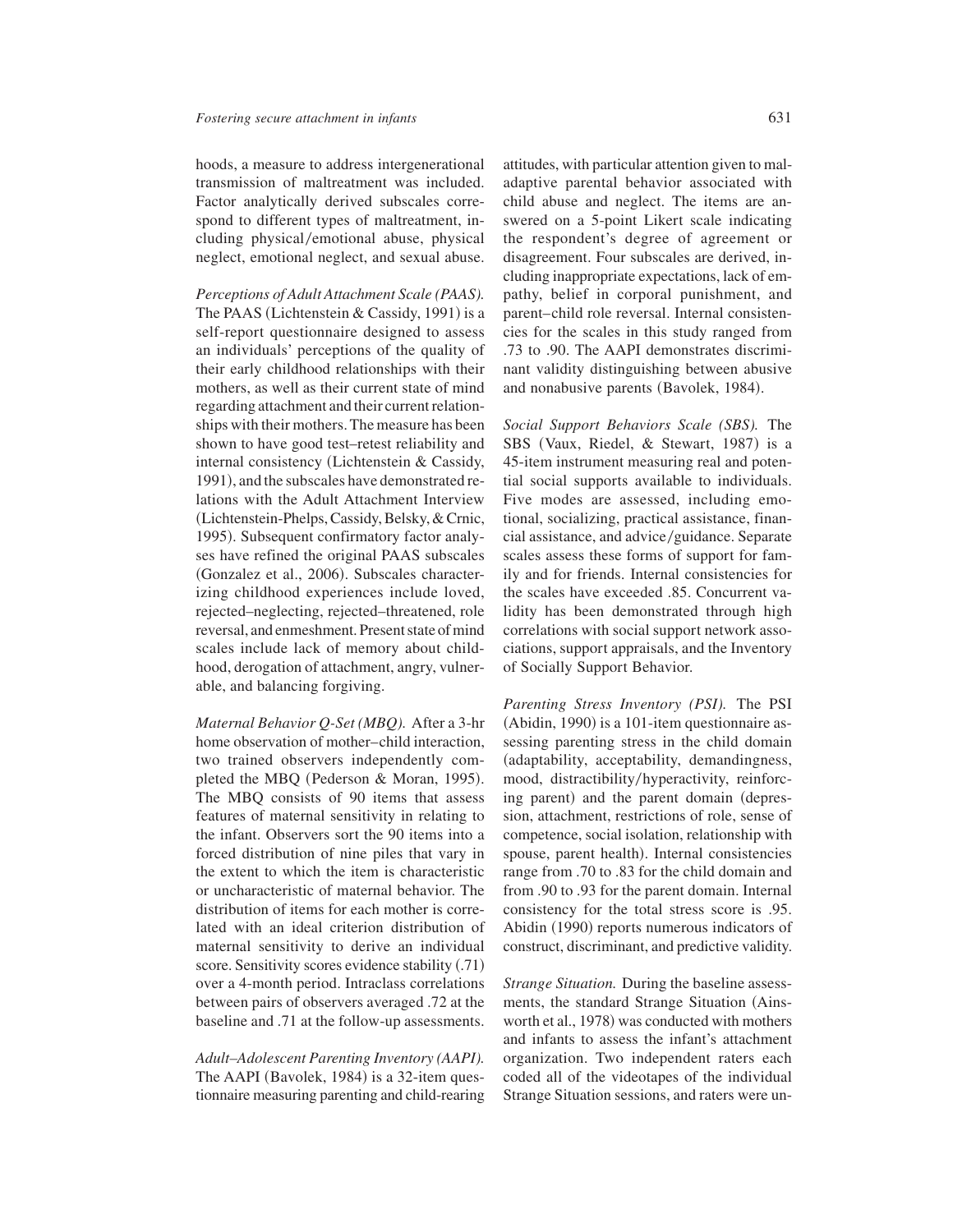aware of the maltreatment status and group assignment of individual mother–child dyads. When there was a disagreement in coding, discussion proceeded until consensus was obtained for the primary attachment classification. Ainsworth's criteria for the A, B, and C classifications were utilized, and D classifications were based on the Main and Solomon  $(1990)$  criteria.

During the follow-up postintervention assessments at age 26 months, the standard Strange Situation was again conducted. The coding system developed by Schneider-Rosen et al.  $(1985)$ , which emphasizes the developmental reorganizations that occur within the attachment behavioral systems as well as among the attachment, exploration, affiliation, and fear/wariness behavioral systems, was utilized. Coding of the videotaped sessions was completed by two independent raters who were unaware of group status, family history, or baseline attachment classification. They coded all videotapes, with any disagreements resolved by conferencing. The fourcategory attachment classification system (A, B, C, D) was used.

The coders attained 100% agreement with the strange situation training tapes utilized by Sroufe. One coder (D.C.) was trained by Mary Main to code attachment disorganization/ disorientation and he trained the second coder  $(F.R.)$  to reliability. Interrater agreement for the entire attachment classification coding exceeded 88%.

## **Results**

#### *Random assignment*

Because of the preventive goals of reaching and intervening with the population of maltreating families with infants, families meeting research criteria were initially identified by the DHS liaison and invited to participate in the research study, with possible involvement in the two active interventions. Mothers had not sought out services on their own, and engagement in the preventive interventions was a crucial initial step for project therapists. The families recruited due to maltreatment were

randomly assigned to the IPP, PPI, or CS groups following completion of the baseline assessments. Despite intensive efforts to engage mothers assigned to the IPP and the PPI groups in the interventions, some mothers declined to be involved in the intervention at the outset. For other families, mothers could not be engaged in the intervention. Overall, 21  $(39.6%)$  of the mothers randomly assigned to the IPP intervention and  $25~(51.0%)$  of the mothers assigned to the PPI intervention did not participate. These rates likely reflect the fact that the families were not seeking treatment. Nevertheless, despite our intentions and efforts, a sizable group of mothers could not be engaged. The rates of refusal are problematic for intent to treat analyses because the lack of participation could overwhelm treatment effects.

To identify potential selection factors that would differentiate those who engaged in the interventions and those who refused, group comparisons were conducted, contrasting the IPP group, the IPP decliners, the PPI group, the PPI decliners, and the CS group. No significant group differences among the groups were found for baseline demographic variables, including child gender, maternal age, number of children, marital status, socioeconomic status (SES), family income, and race/ethnicity. The groups also did not differ significantly on baseline measures of interest, including maternal representations of the childhood and current relationship with her own mother, history of maltreatment as a child, parenting attitudes, maternal sensitivity, perceived parenting stress, social support, or history of psychiatric disorders. Thus, evidence was not found for selection factors contributing to refusal of the interventions.

Because of the lack of differences between these maltreatment groups, the primary data analytic comparisons to be presented involve the IPP and PPI cases that engaged in these interventions, and a nontreatment group including those randomly assigned to the CS group and those declining the IPP and PPI interventions. These comparisons thus allow for the contrast of intervention effects for those families who actually completed the interventions in relation to maltreating families who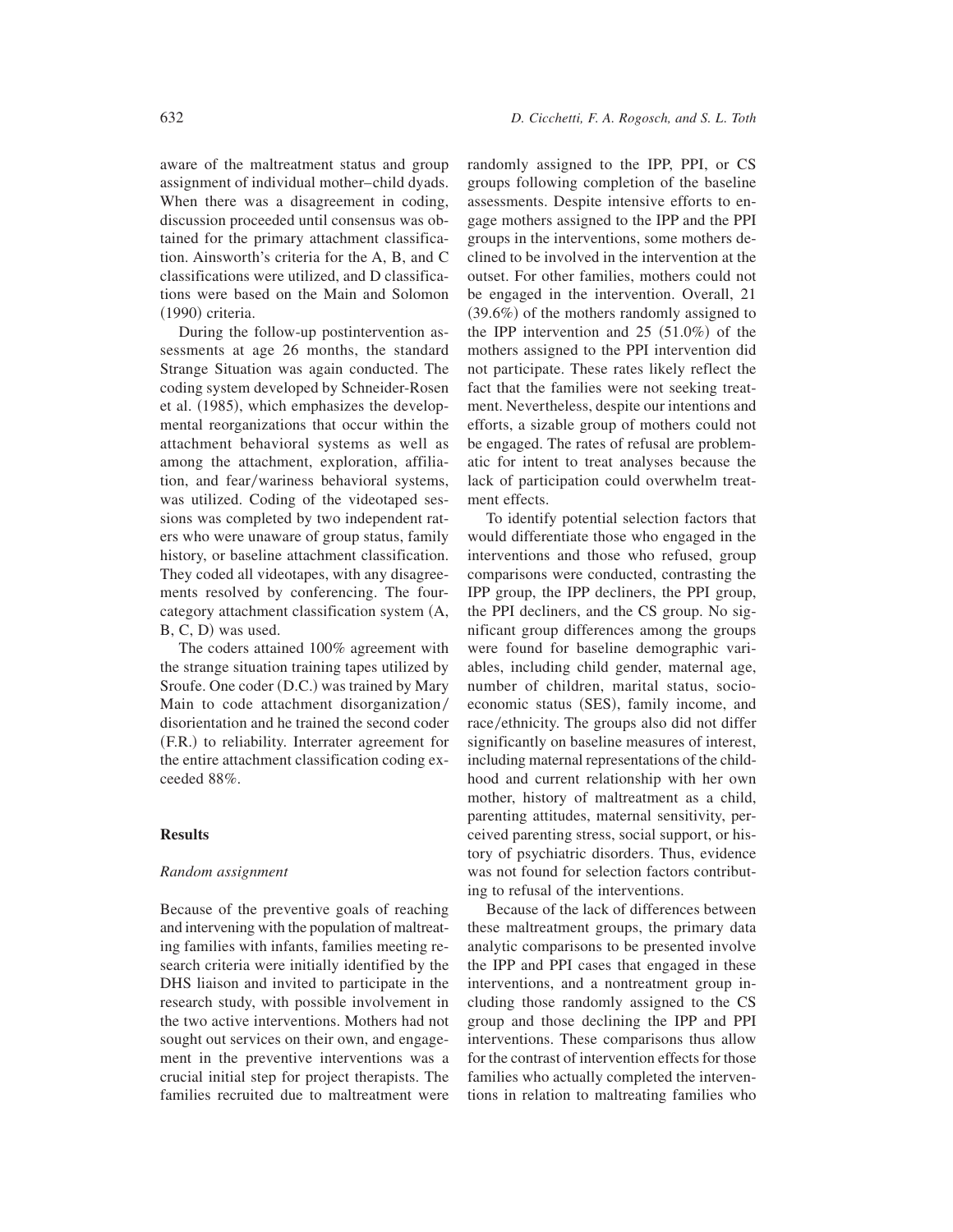did not receive an active intervention. Intent to treat analyses were also conducted. In these analyses, the original random assignment is retained, with the IPP participants and IPP decliners combined, as well as the PPI participants and PPI decliners combined.

#### *Participant retention*

All families, irrespective of their compliance with group assignment, were actively recruited for follow-up assessments after the completion of the interventions at age 26 months. Nevertheless, attrition did occur, and 41 families  $(21.7%)$  did not complete postintervention assessments. Although there was attrition in each group, the rate of attrition was higher among families randomly assigned to the CS group  $(42.9\%)$ , but did not differ among the other groups. Families who were retained versus lost to follow-up were compared on baseline measures to determine variables that might relate to differential attrition. The groups did not differ on major family demographic variables including family SES level, family income, maternal education, maternal age, single marital status, and minority race/ethnicity. The retained and nonassessed families also did not differ in terms of baseline measures of maternal representations of her own mother in childhood and at present, the experience of maltreatment in her own childhood, parenting attitudes, stress associated with parenting, and social support. One variable was identified that did differentiate the groups. Maternal sensitivity was found to be lower in the families not assessed at follow-up  $(M = 0.21, SD = 0.38)$  compared to the retained families  $(M = 0.35, SD = 0.34)$ ,  $t(182) = 2.16$ ,  $p = .03$ . Aside from this variable, the sample assessed at follow-up appeared representative of the total sample.

#### *Baseline functioning of mothers*

We have already seen that the maltreatment groups, including the IPP participants, IPP decliners, PPI participants, PPI decliners, and CS groups did not differ on the variables of interest examined in this study. To evaluate our hypotheses that the mothers in maltreating families would differ on historical, representational, and contextual constructs, we conducted a series of multivariate analyses of variance (MANOVAs) with follow-up contrasts between the mothers from maltreating families and the nonmaltreating group.

The scale scores from the CTQ were first examined to determine whether mothers in maltreating families reported higher levels of maltreatment in their own childhoods. A significant multivariate effect for maltreatment status was found, Wilks'  $\lambda = .09$ , *F* (4, 184) = 4.77,  $p = .001$ . Mothers' in the maltreatment group had significantly higher scores on the physical/emotional abuse, emotional abuse, physical neglect, and sexual abuse scales, as well as the total scale score, than did mothers in the nonmaltreatment group (see Table 2). Mothers representations of their childhood relationships with their own mothers and their current state of mind regarding attachment also differed significantly, Wilks'  $\lambda = .85$ ,  $F(10, 155) = 2.82, p = .003$ . Univariate contrasts on the PAAS indicated that mothers in the maltreatment group reported that their own mothers were less loving, more rejecting– neglecting, and more rejecting–threatening than mothers in the nonmaltreatment group. Furthermore, mothers in the maltreatment group reported higher scores for derogation of attachment and for current anger in regard to their own mothers than did mothers in the nonmaltreatment group. The groups did not significantly differ on other PAAS subscales.

Maternal sensitivity and parenting attitudes also distinguished the maltreatment and nonmaltreatment groups, as indicated by a significant multivariate effect for maltreatment status, Wilks'  $\lambda = .90, F(5, 178) = 4.14, p =$ .001. As shown in Table 2, mothers in the maltreatment group exhibited lower levels of maternal sensitivity than did mothers in the nonmaltreatment group. Additionally, the scales of the AAPI differed significantly between groups, with mothers in the maltreatment group reporting higher inappropriate expectations, lack of empathy, and acceptance of the appropriateness of physical punishment than did mothers in the nonmaltreatment group. Total AAPI scores also were higher in the maltreatment group.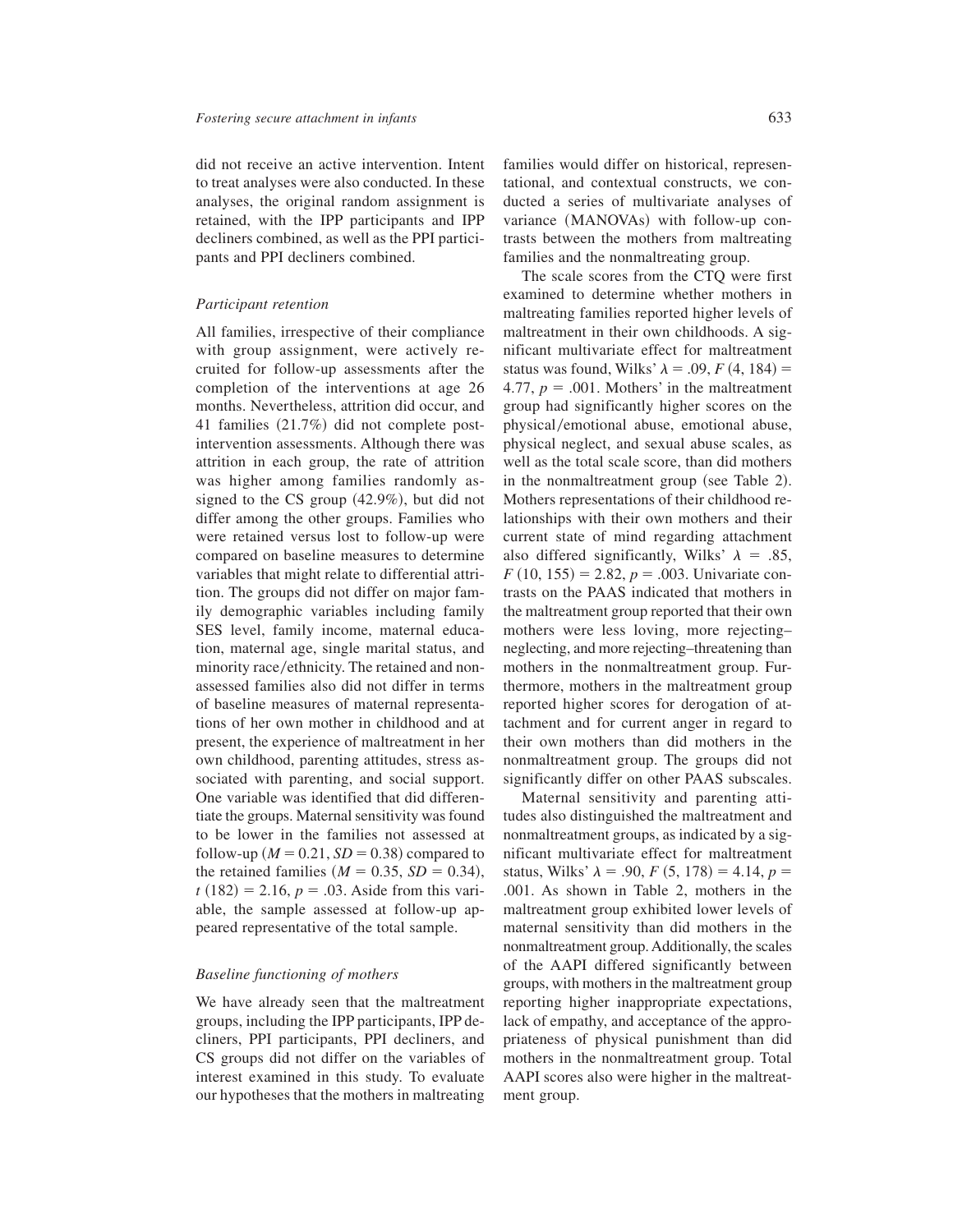|                                       |                                | Nonmaltreated<br>$(n = 52)$ |      | Maltreated<br>$(n = 137)$ |           |  |
|---------------------------------------|--------------------------------|-----------------------------|------|---------------------------|-----------|--|
|                                       | M                              | <i>SD</i>                   | M    | SD                        | t         |  |
|                                       | Childhood Trauma Questionnaire |                             |      |                           |           |  |
| Physical/emotional abuse              | 2.28                           | 1.02                        | 2.72 | 1.06                      | $2.59**$  |  |
| Emotional neglect                     | 2.23                           | 0.88                        | 2.74 | 1.02                      | 3.35***   |  |
| Physical neglect                      | 1.58                           | 0.81                        | 2.11 | 0.81                      | 4.08***   |  |
| Sexual abuse                          | 1.91                           | 1.37                        | 2.43 | 1.50                      | $2.19*$   |  |
| Total average score                   | 2.00                           | 0.90                        | 2.50 | 0.89                      | $3.46***$ |  |
| Perceptions of Adult Attachment Scale |                                |                             |      |                           |           |  |
| Childhood relationship with mother    |                                |                             |      |                           |           |  |
| Loved                                 | 3.74                           | 0.93                        | 3.17 | 1.05                      | $3.42***$ |  |
| Rejected-neglected                    | 2.03                           | 1.01                        | 2.74 | 1.06                      | 4.15***   |  |
| Rejected-threatened                   | 2.05                           | 0.87                        | 2.50 | 0.83                      | $3.25***$ |  |
| Role reversal                         | 3.00                           | 0.86                        | 3.16 | 0.73                      | 1.29      |  |
| Enmeshed                              | 2.75                           | 0.60                        | 2.77 | 0.73                      | 0.14      |  |
| Adult relationship with mother        |                                |                             |      |                           |           |  |
| No childhood memories                 | 2.54                           | 1.05                        | 2.77 | 1.07                      | 1.40      |  |
| Derogation of attachment              | 2.13                           | 0.67                        | 2.54 | 0.74                      | $3.50***$ |  |
| Vulnerable                            | 2.78                           | 0.87                        | 2.93 | 0.87                      | 1.00      |  |
| Angry                                 | 2.35                           | 1.09                        | 2.87 | 0.97                      | $3.01**$  |  |
| Balancing/forgiving                   | 3.79                           | 0.92                        | 3.60 | 0.79                      | 1.31      |  |
|                                       | Maternal Behavior Q-Set        |                             |      |                           |           |  |
| Maternal sensitivity                  | 0.48                           | 0.29                        | 0.27 | 0.36                      | $3.68***$ |  |
| Adolescent-Adult Parenting Inventory  |                                |                             |      |                           |           |  |
| Inappropriate expectations            | 1.71                           | 0.61                        | 1.97 | 0.58                      | $2.63**$  |  |
| Lack of empathy                       | 1.94                           | 0.70                        | 2.19 | 0.75                      | $2.09*$   |  |
| Physical punishment                   | 2.04                           | 0.74                        | 2.26 | 0.69                      | $2.03*$   |  |
| Role reversal                         | 2.23                           | 0.95                        | 2.35 | 0.85                      | 0.83      |  |
| AAPI total mean score                 | 1.98                           | 0.64                        | 2.19 | 0.58                      | $2.19*$   |  |
|                                       | Parenting Stress Inventory     |                             |      |                           |           |  |
| <b>Child Stress Scales</b>            |                                |                             |      |                           |           |  |
| Distractibility/hyperactivity         | 2.99                           | 0.53                        | 3.07 | 0.60                      | 0.90      |  |
| Reinforces parent (reversed)          | 1.48                           | 0.41                        | 1.68 | 0.46                      | $2.64**$  |  |
| Mood                                  | 1.89                           | 0.62                        | 2.06 | 0.70                      | 1.53      |  |
| Acceptability (reversed)              | 1.66                           | 0.50                        | 1.86 | 0.64                      | 1.99*     |  |
| Adaptability (reversed)               | 2.45                           | 0.52                        | 2.67 | 0.53                      | $2.62**$  |  |
| Demandingness                         | 2.04                           | 0.50                        | 2.23 | 0.56                      | 2.17*     |  |
| Child domain score                    | 2.08                           | 0.34                        | 2.26 | 0.43                      | $2.64**$  |  |
| <b>Parent Stress Scales</b>           |                                |                             |      |                           |           |  |
| Sense of competence (reversed)        | 2.12                           | 0.43                        | 2.32 | 0.52                      | $2.44*$   |  |
| Attachment (reversed)                 | 1.74                           | 0.47                        | 1.92 | 0.52                      | $2.14*$   |  |
| Role restriction                      | 2.77                           | 0.76                        | 2.75 | 0.78                      | 0.14      |  |
| Depression                            | 2.13                           | 0.70                        | 2.35 | 0.70                      | 1.89      |  |
| Relationship with spouse              | 2.73                           | 0.84                        | 2.71 | 0.95                      | 0.08      |  |
| Social isolation                      | 2.19                           | 0.88                        | 2.45 | 0.76                      | $2.03*$   |  |
| Health problems                       | 2.25                           | 0.78                        | 2.58 | 0.85                      | $2.51*$   |  |
| Parent domain score                   | 2.27                           | 0.49                        | 2.44 | 0.55                      | 1.91      |  |

**Table 2.** *Comparison of maltreatment and nonmaltreatment groups on baseline maternal variables*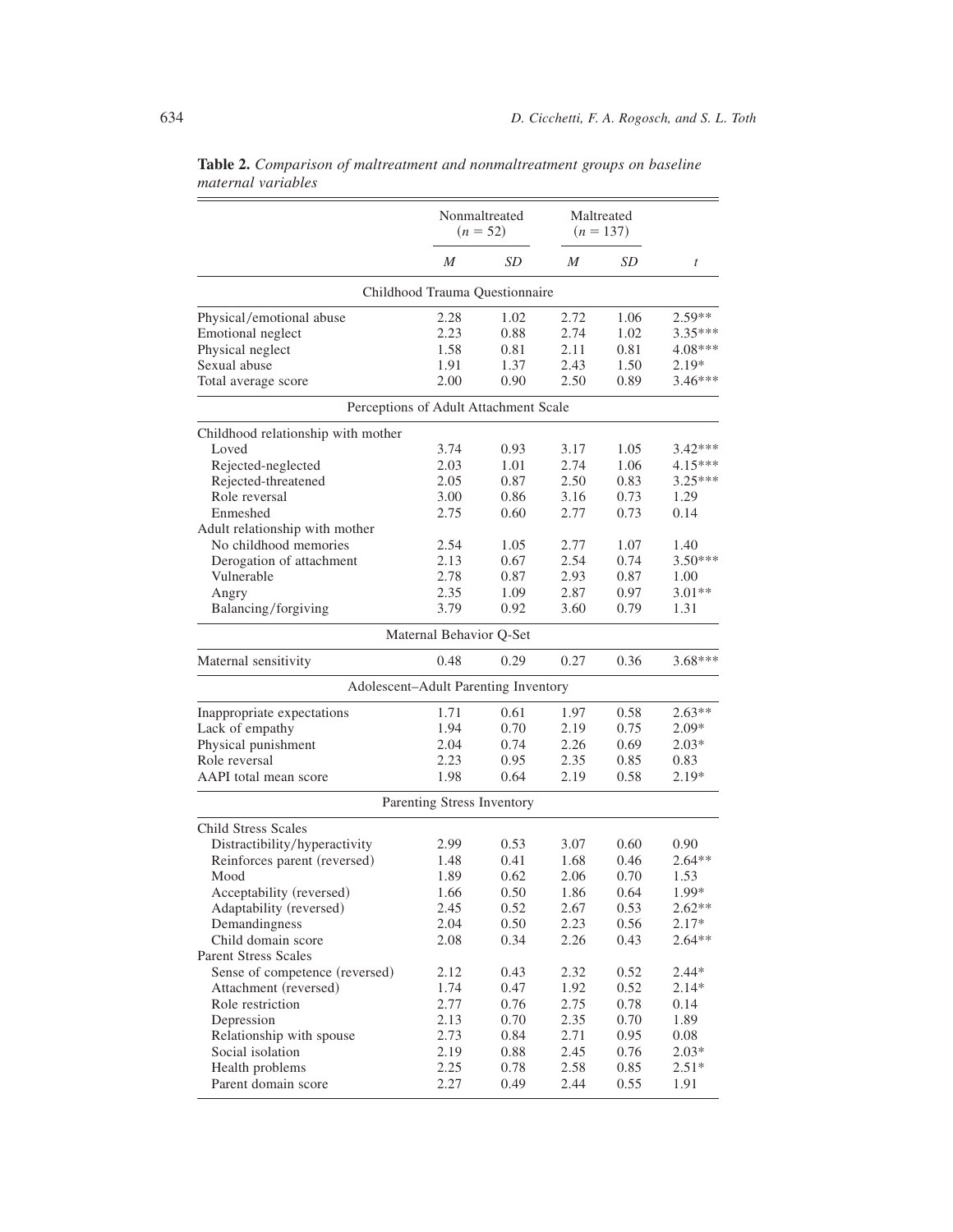|                      |                          | Nonmaltreated<br>$(n = 52)$ |      | Maltreated<br>$(n = 137)$ |         |
|----------------------|--------------------------|-----------------------------|------|---------------------------|---------|
|                      | M                        | SD                          | M    | SD                        | t       |
|                      | Social Support Behaviors |                             |      |                           |         |
| Support from family  |                          |                             |      |                           |         |
| Emotional            | 3.95                     | 1.14                        | 3.62 | 1.28                      | 1.61    |
| Socializing          | 3.95                     | 1.08                        | 2.51 | 1.21                      | $2.24*$ |
| Practical assistance | 3.96                     | 1.06                        | 3.47 | 1.21                      | $2.53*$ |
| Financial            | 3.86                     | 1.17                        | 3.33 | 1.31                      | $2.52*$ |
| Advice/guidance      | 4.04                     | 1.06                        | 3.61 | 1.23                      | $2.19*$ |
| Total family score   | 3.95                     | 1.05                        | 3.51 | 1.19                      | $2.32*$ |
| Support from friends |                          |                             |      |                           |         |
| Emotional            | 3.87                     | 1.20                        | 3.70 | 1.17                      | 0.89    |
| Socializing          | 3.87                     | 1.18                        | 3.67 | 1.13                      | 1.07    |
| Practical assistance | 3.49                     | 1.22                        | 3.31 | 1.20                      | 0.87    |
| Financial            | 3.28                     | 1.18                        | 3.10 | 1.26                      | 0.84    |
| Advice/guidance      | 3.66                     | 1.18                        | 3.53 | 1.19                      | 0.62    |
| Total friends score  | 3.63                     | 1.14                        | 3.46 | 1.12                      | 0.91    |

## **Table 2.** *(cont.)*

 $*_{p}$  < .05.  $*_{p}$  < .01.  $*_{p}$  < .001.

Differences in stress associated with parenting also were found between mothers in the maltreatment and nonmaltreatment group. A MANOVA with PSI subscales as the dependent variables revealed a significant multivariate effect for maltreatment status, Wilks'  $\lambda$  = .87, *F* (13, 169) = 1.95, *p* = .03. Univariate contrasts indicated that mothers in the maltreatment group reported more stress in subscales of both the child and the parent domains. Mothers in the maltreatment group experienced their children as less reinforcing, accepting, and adaptable, and more demanding than did mothers in the nonmaltreatment group. In terms of the parent domain, mothers in the maltreatment group reported more stress associated with a low sense of parenting competence, difficulties in attachment to their children, social isolation, and health concerns.

In terms of social support, a marginal multivariate effect for maltreatment status was found for family support variables, Wilks'  $\lambda = .95$ ,  $F(5, 181) = 2.09, p = .07$ , whereas the multivariate effect for support from friends was not significant, Wilks'  $\lambda = .99$ , *F*  $(5, 179) = .42$ ,  $p = .83$ . The univariate contrasts for family support variables were examined, and mothers in the maltreatment group reported less

support from family members in the areas of socializing, practical assistance, financial assistance, and advice/guidance.

Thus, mothers in the maltreatment group differed across multiple domains associated with greater vulnerability for maltreatment and problems in parenting and family functioning. Mothers in the maltreatment group reported more abuse and neglect in their own childhoods, representations of more rejecting, less loving relationships with their own mothers as children, more derogation of attachment generally, and more current anger in their relationships with their own mothers. Mothers in the maltreatment group also were observed to be less sensitive with their infants and to have a range of problematic parenting attitudes. Finally, greater parenting stress and less social support among these mothers also were found.

# *Baseline attachment classifications*

Across the four experimental groups, the distribution of the four-group attachment classifications differed significantly,  $\chi^2$  (9,  $N = 189$  = 63.98,  $p < .001$  (see Table 3). Follow-up contrasts indicated that no significant differences existed among the IPP, PPI,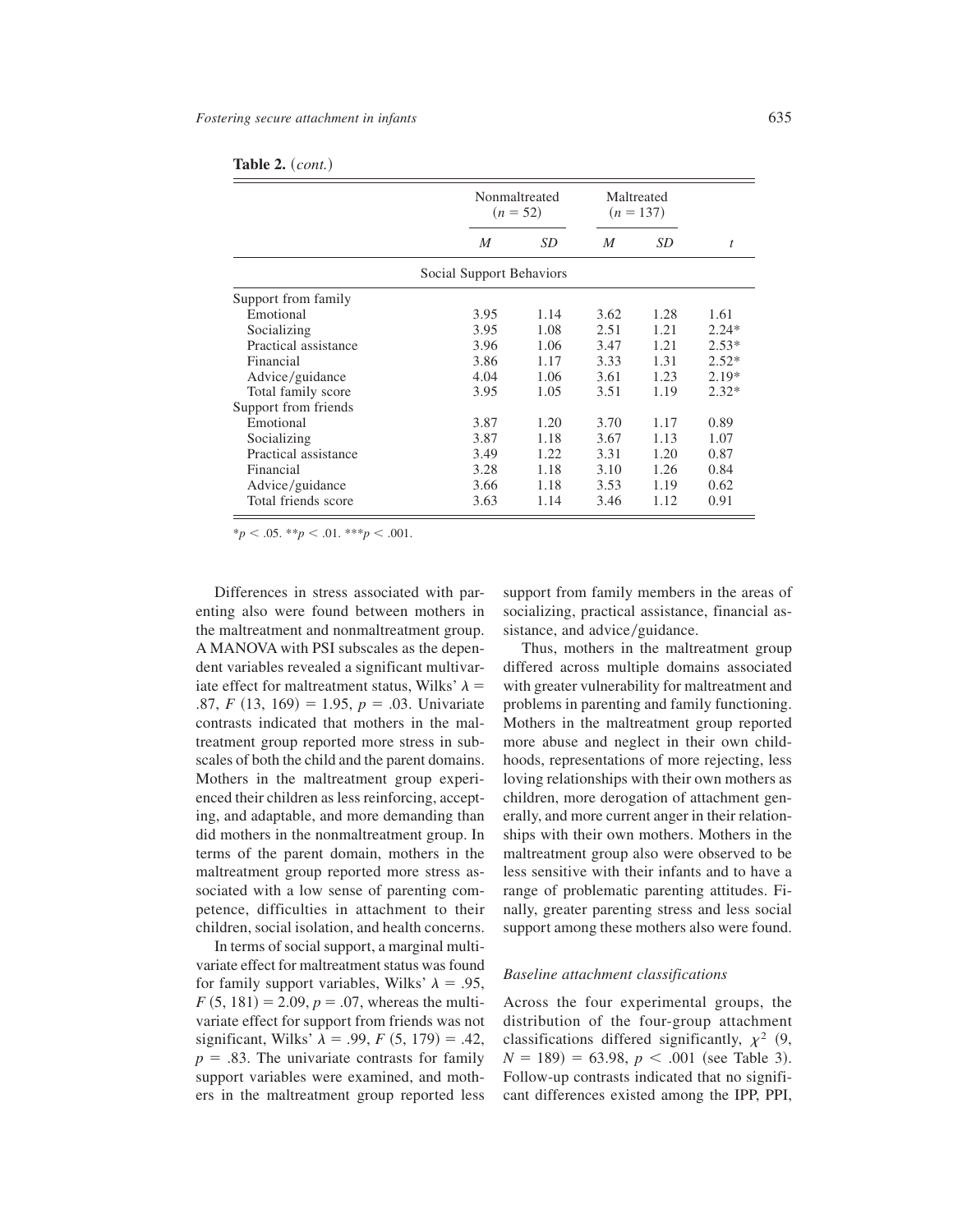| Attachment     |                          | Group            |                          |                  |                  |                  |                  |                  |  |  |  |
|----------------|--------------------------|------------------|--------------------------|------------------|------------------|------------------|------------------|------------------|--|--|--|
|                | <b>IPP</b><br>$(N = 32)$ |                  | <b>PPI</b><br>$(N = 24)$ |                  | CS<br>$(N = 81)$ |                  | NC<br>$(N = 52)$ |                  |  |  |  |
| Classification | $\%$                     | $\boldsymbol{n}$ | $\%$                     | $\boldsymbol{n}$ | %                | $\boldsymbol{n}$ | $\%$             | $\boldsymbol{n}$ |  |  |  |
| Avoidant       | 6.3                      | 2                | 12.5                     | 3                | 3.7              | 3                | 7.7              | 4                |  |  |  |
| Secure         | 3.1                      |                  | 0.0                      | $\Omega$         | 0.0              | $\Omega$         | 32.7             | 17               |  |  |  |
| Resistant      | 3.1                      |                  | 4.2                      |                  | 3.7              | 3                | 17.3             | 9                |  |  |  |
| Disorganized   | 87.5                     | 28               | 83.3                     | 20               | 92.6             | 75               | 42.3             | 22               |  |  |  |

**Table 3.** *Distribution of preintervention Strange Situation attachment classifications by intervention group*

*Note:* IPP, infant–parent psychotherapy; PPI, psychoeducational parenting intervention; CS, community standard; NC, nonmaltreated controls.

and CS groups in their respective distributions of attachment classifications. However, each maltreatment group differed significantly from the NC group. In the NC group, the distribution of cases reflected the highrisk nature of the low-income sample. The rate of secure attachment was relatively low  $(32.7\%)$ . Additionally, among infants classified as insecure, few cases of Type A  $(7.7%)$ and Type C  $(17.3%)$  were observed, and 42.3% of the NC group was classified as Type D. In contrast, across the three maltreatment groups, secure attachment was virtually nonexistent; only one infant in the IPP group was classified as secure. The vast majority of cases in the maltreatment groups were classified as Type D  $(87.5, 83.83,$  and  $92.6\%$ , for the IPP, PPI, and CS groups, respectively). Very low rates of organized insecure classifications (A and C! were observed across the maltreatment groups.

Given the scarcity of secure and organized insecure classifications in the three maltreatment groups, we further contrasted the groups on the rate of disorganized attachment. Consistent with the overall distributions, the presence of disorganized attachment differed significantly among the groups,  $\chi^2$  (3, *N* =  $189$  = 48.57,  $p < .001$ . As in the four-group attachment classifications, the rate of disorganized attachment did not differ among the IPP, PPI, and CS groups, and each maltreatment group differed significantly from the NC group  $({\text{all } ps} < .001).$ 

In these analyses, the CS group was compromised of mothers and infants who did not take part in the IPP or PPI interventions. The CS nontreatment group included both cases randomized to the CS group, as well as cases who declined participation in the IPP and PPI interventions. The extent to which these subgroups were comparable was evaluated. In this analysis the following groups were contrasted: IPP, PPI, CS as randomized, CS who declined IPP, and CS who declined PPI. No differences in baseline attachment distributions were found among these five maltreatment groups,  $\chi^2$  (12,  $N = 137$  = 9.04,  $p = .70$ . No cases of secure attachment were observed in the CS subgroups. Furthermore, the rates of disorganized attachment in the three CS subgroups were 91.4, 100, and 88.0%, respectively, for the CS randomized, CS (IPP declined), and CS (PPI declined) subgroups, respectively. Thus, the mother/child dyads randomized to the CS group, and those declining participation did not differ in their distributions of attachment classification at baseline, and these subgroups did not differ from the IPP and PPI groups.

#### *Postintervention attachment classification*

Following the completion of the IPP and PPI preventive interventions, all mother–child dyads were reassessed in the strange situation when children were approximately 26 months of age. Table 4 provides the distributions of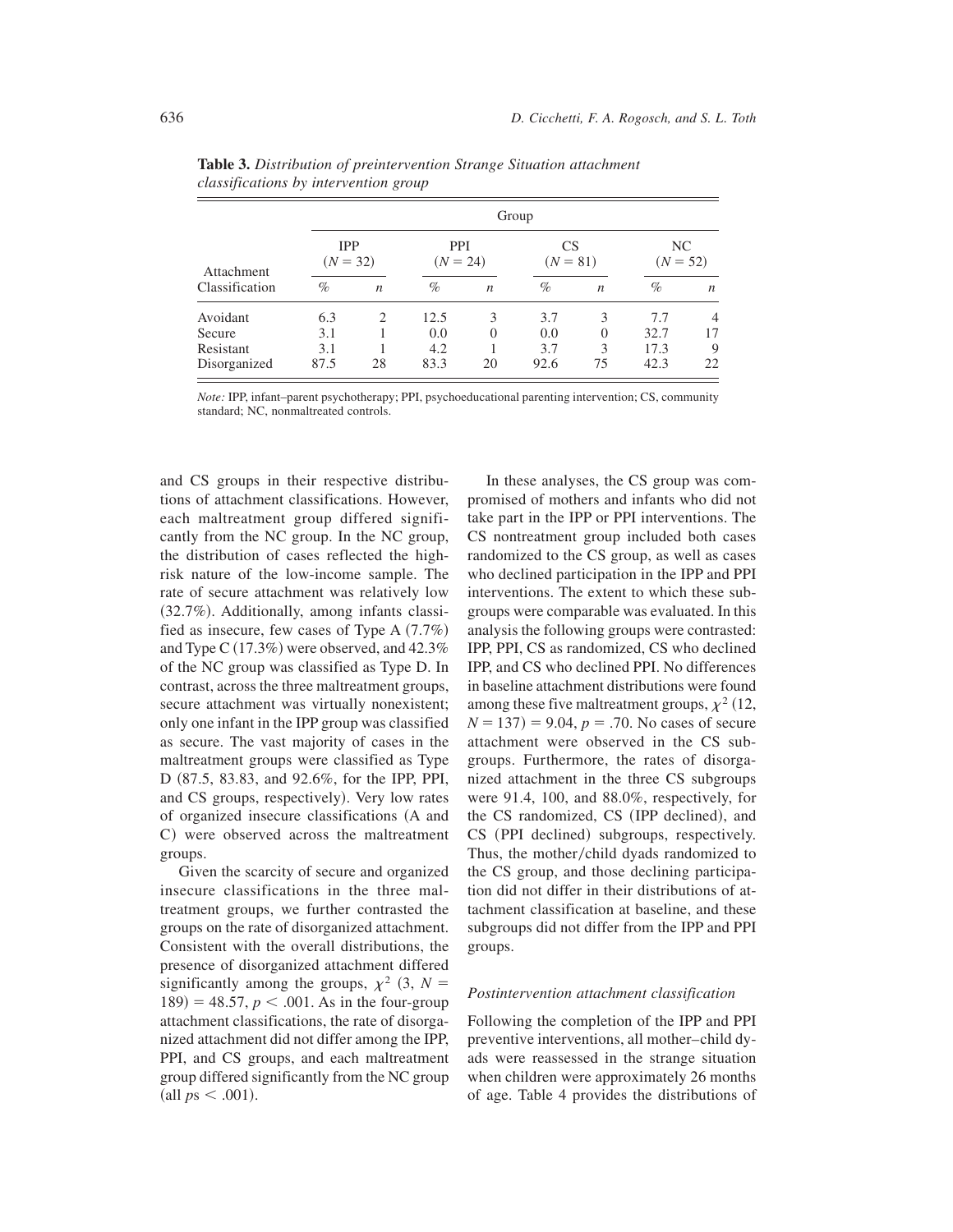| Attachment<br>Classification |                          | Group            |                          |                  |                  |                  |                   |                  |  |  |  |
|------------------------------|--------------------------|------------------|--------------------------|------------------|------------------|------------------|-------------------|------------------|--|--|--|
|                              | <b>IPP</b><br>$(N = 28)$ |                  | <b>PPI</b><br>$(N = 22)$ |                  | CS<br>$(N = 54)$ |                  | NC.<br>$(N = 44)$ |                  |  |  |  |
|                              | $\%$                     | $\boldsymbol{n}$ | $\%$                     | $\boldsymbol{n}$ | $\%$             | $\boldsymbol{n}$ | $\%$              | $\boldsymbol{n}$ |  |  |  |
| Avoidant                     | 7.1                      | $\overline{c}$   | 0.0                      | $\theta$         | 18.5             | 10               | 13.6              | 6                |  |  |  |
| Secure                       | 60.7                     | 17               | 54.5                     | 12               | 1.9              |                  | 38.6              | 17               |  |  |  |
| Resistant                    | 0.0                      | $\Omega$         | 0.0                      | $\Omega$         | 1.9              |                  | 4.5               | 2                |  |  |  |
| Disorganized                 | 32.1                     | 9                | 45.5                     | 10               | 77.8             | 42               | 43.2              | 19               |  |  |  |

**Table 4.** *Distribution of postintervention Strange Situation attachment classifications by intervention group*

*Note:* IPP, infant–parent psychotherapy; PPI, psychoeducational parenting intervention; CS, community standard; NC, nonmaltreated controls.

attachment classifications for the four treatment groups, and again significant group differences were found,  $\chi^2$  (9, *N* = 148) = 43.75,  $p < .001$ . However, the pattern of significant group differences had changed, indicating substantial intervention effects. Contrasts among the groups revealed that the IPP, PPI, and NC groups all differed significantly ( $ps < .001$ ) from the CS group, and no significant group differences existed among the IPP, PPI, and NC groups. The rate of secure attachment increased from 3.1 to 60.7% in the IPP group, and from 0 to 54.5% in the PPI group, whereas in the CS group, in the absence of theoretically informed intervention, secure attachment at follow-up was virtually nonexistent  $(1.9\%)$ . The rate of secure attachment in the NC group was roughly unchanged  $(32.7)$  to  $38.6\%$ ). Consistent with the four-group attachment classification differences, the rate of secure versus insecure attachment among the groups was significantly different at postintervention,  $\chi^2$  (3, *N* = 148) = 39.35, *p* < .001, with the IPP, PPI, and NC groups having significantly higher rates of secure attachment than the CS group (all  $ps < .001$ ), and not differing significantly from one another. The effect size, *h*, for the contrasts of the CS group with the IPP, PPI, and NC groups were 1.51, 1.41, and 1.17, respectively, indicating that the differences in rates of secure attachment all constituted large effect sizes. Figure 1 depicts the pattern of change for secure versus insecure attachment across the four study groups. Substantial increases in secure attachment were observed in the IPP and PPI groups, whereas change in the CS and NC groups was minimal.

Disorganized attachment continued to be prominent in the CS group  $(77.8\%)$ , contrasting with lower rates in the IPP  $(32.1\%)$ , PPI  $(45.5\%)$ , and NC  $(43.2\%)$  groups,  $\chi^2$   $(3, N =$  $148$ ) = 20.40,  $p < .001$ . The intervention and NC groups had significantly lower rates of disorganized attachment than the CS group (all  $ps < .01$ ), and these groups did not differ significantly from each other. The effect sizes for these significant differences were all medium to large  $(h = .70-0.96)$ . Compared to baseline assessments, the rate of disorganized attachment decreased markedly in the IPP and PPI groups, whereas little change was observed for the CS and NC groups, as shown in Figure 2.

The pattern of stability and change in attachment classification from pre- to postintervention also was examined in more detail. Each case was classified into one of four groups, including stable secure, insecure to secure, secure to insecure, and stable insecure. When the four experimental groups were contrasted, significant group differences were observed,  $\chi^2$  (9, *N* = 148) = 85.28, *p* < .001, as shown in Table 5. Follow-up contrasts indicated that all groups were significantly different from each other (all  $ps < .002$ ), except for the IPP and PPI group contrast.

The majority of cases in the IPP and PPI groups  $(57.1$  and  $54.5\%$ , respectively) changed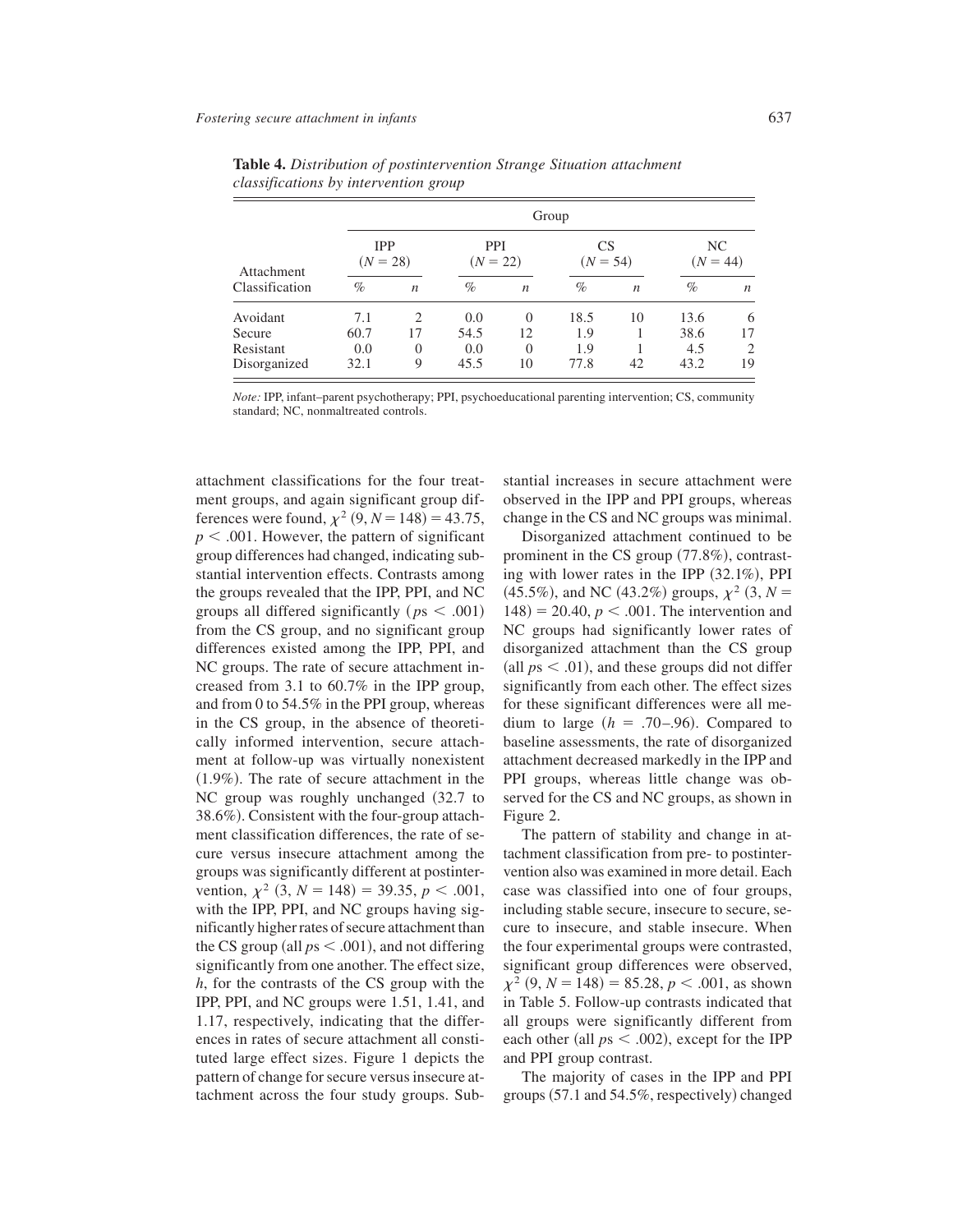

**Figure 1.** The percentage of secure attachment classifications at baseline and postintervention follow-up for the four study groups.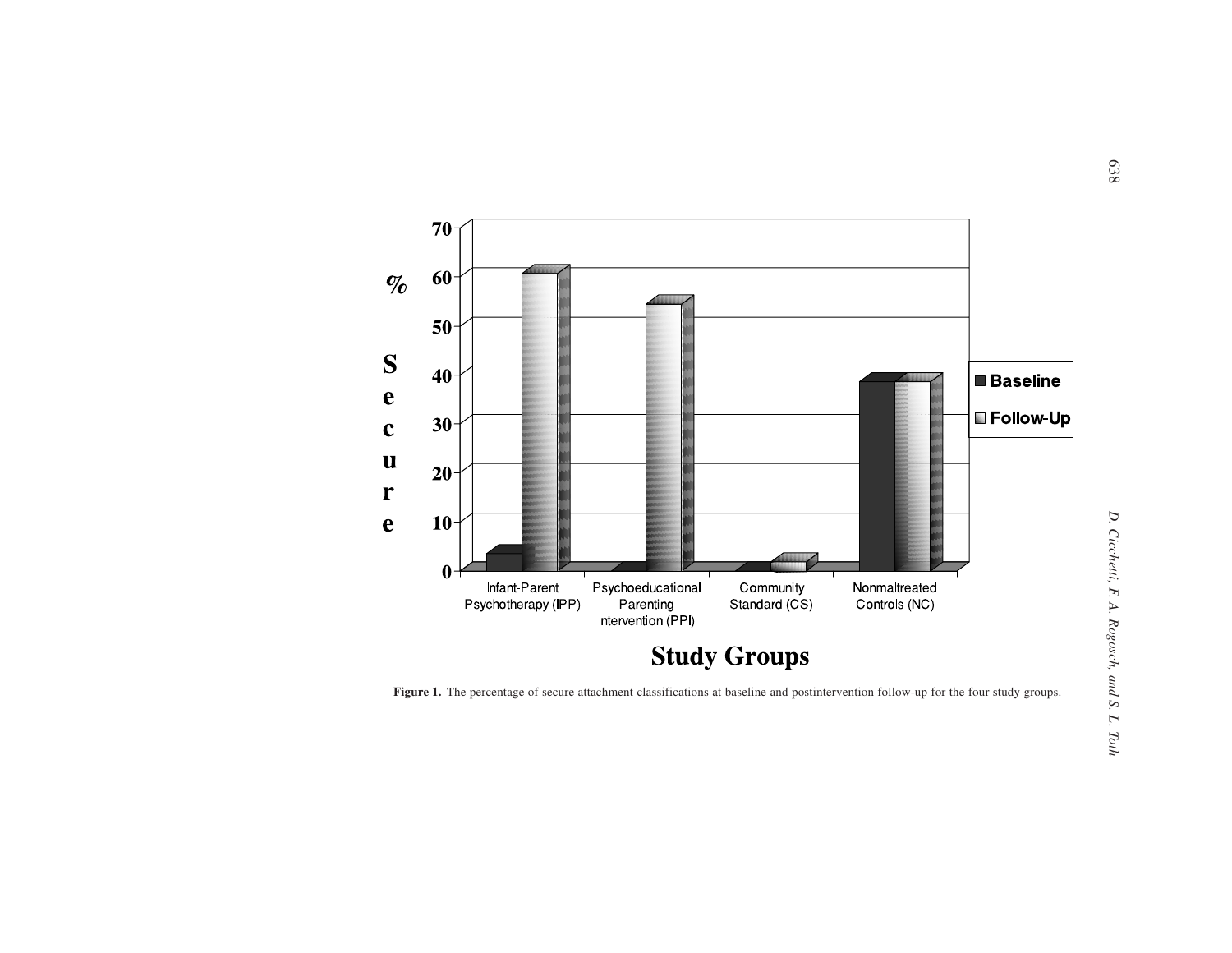

**Figure 2.** The percentage of disorganized–disoriented attachment classifications at baseline and postintervention follow-up for the four study groups.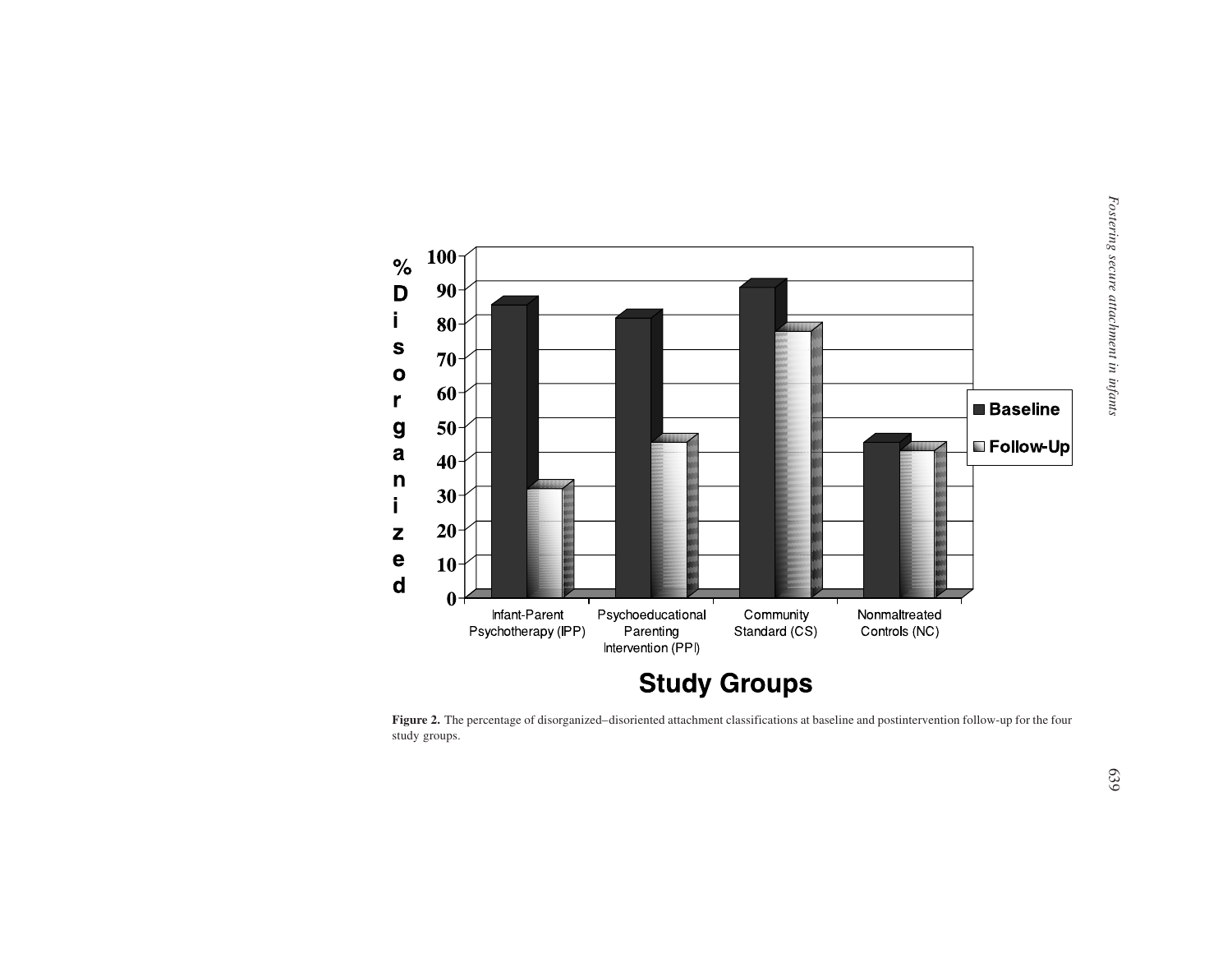|                          |                          | Group            |                          |                  |                  |                  |                  |    |  |  |  |
|--------------------------|--------------------------|------------------|--------------------------|------------------|------------------|------------------|------------------|----|--|--|--|
| Pre- to Postintervention | <b>IPP</b><br>$(N = 28)$ |                  | <b>PPI</b><br>$(N = 22)$ |                  | CS<br>$(N = 54)$ |                  | NC<br>$(N = 44)$ |    |  |  |  |
| Change Pattern           | %                        | $\boldsymbol{n}$ | $\%$                     | $\boldsymbol{n}$ | $\%$             | $\boldsymbol{n}$ | $\%$             | n  |  |  |  |
| Secure to secure         | 3.6                      |                  | 0.0                      | $\Omega$         | 0.0              | $\Omega$         | 20.5             | 9  |  |  |  |
| Insecure to secure       | 57.1                     | 16               | 54.5                     | 12               | 1.9              |                  | 18.2             | 8  |  |  |  |
| Secure to insecure       | 0.0                      | $\Omega$         | 0.0                      | $\theta$         | 0.0              | $\Omega$         | 18.2             | 8  |  |  |  |
| Insecure to insecure     | 39.3                     | 11               | 45.5                     | 10               | 98.1             | 53               | 43.2             | 19 |  |  |  |

**Table 5.** *Distribution of pre- to postintervention change patterns in Strange Situation attachment classifications by intervention group*

from insecure to secure attachments. In contrast, the rate of changing from insecure to secure attachment was 1.9% in the CS group and 18.9% in the NC group. Overall, the rate of becoming secure differed significantly among the groups,  $\chi^2$  (3, *N* = 148) = 42.19,  $p < .001$ , with all groups differing significantly (all  $ps < .005$ ), except the IPP and PPI groups. The effect sizes for the contrasts of the CS group with the IPP and PPI groups were large  $(h = 1.51$  and 1.46, respectively). Medium to large effect sizes were found for the greater likelihood of the IPP  $(h = .84)$  and PPI  $(h = .79)$  groups changing from to insecure to secure, relative to NC group.

The experimental groups also differed in the rate of stable insecure attachment,  $\chi^2$  (3,  $N = 148$  = 45.61,  $p < .001$ . In the absence of intervention, nearly all of the CS group was stable insecure  $(98.1\%)$ . The rates of stable insecure attachment were significantly lower in the IPP  $(39.3\%)$ , PPI  $(45.5\%)$ , and NC groups  $(43.2\%)$ , all  $ps < .001$ , and the rates of stable insecure attachment did not differ among these groups. The significant group contrasts all represented large effect sizes  $(h = 1.51,$  $1.34$ , and  $1.43$ , respectively).

Because of the high rates of disorganized attachment in this sample, the rate of stable disorganized attachment also was examined, and significant group differences were found,  $\chi^2$  (3, *N* = 148) = 27.60, *p* < .001. In the CS group, 74.1% of the children were classified as disorganized at both time periods. In contrast, the rates of stable disorganized attachment were significantly lower (all  $ps < .002$ ) in the IPP  $(28.6\%)$ , PPI  $(36.4\%)$ , and NC  $(27.3%)$  groups, and these groups did not differ from each other. These significant differences involved medium to large effect sizes  $(h = .94, .78, and .87, respectively).$ 

#### *Intent to treat analyses*

Because of the frequency of mothers declining to take part in the IPP and PPI interventions, a sizable number of mothers and infants randomized to the intervention groups did not, in fact, complete the interventions. In the intent to treat analyses, we examined group differences based on the original random assignment, thereby including the IPP decliners in the IPP group and the PPI decliners in the PPI group. Although the groups declining intervention did not differ on baseline attachment classifications from the mothers/infants randomized to the CS group, whether these subgroups differed on postintervention attachment distributions was initially determined. At follow-up, the IPP decliners, PPI decliners, and CS randomized groups did not differ on the four-group attachment classifications,  $\chi^2$  $(6, N = 54) = 6.25, p = .40$ . Disorganized attachment was the most frequent follow-up classification for all subgroups, including 85.0% for those declining IPP, 75% for those declining PPI, and 72.2% for those randomized to CS, and these rates did not differ among the subgroups,  $\chi^2$  (2, *N* = 54) = 1.00, *p* = .61. In terms of the pattern of change from baseline to follow-up, all cases except one across the three subgroups were stable insecure. Fur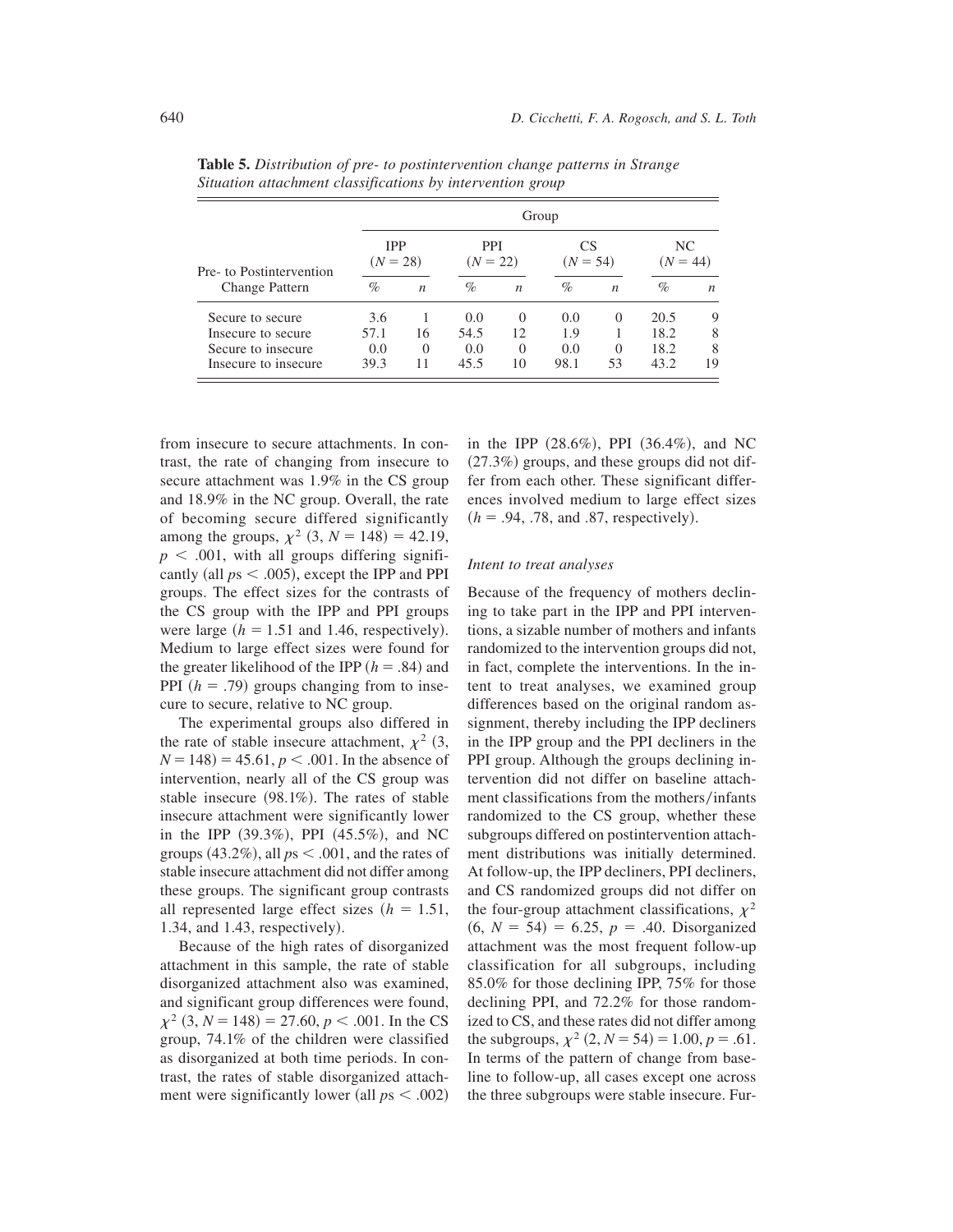thermore, all subgroups evinced comparable rates of stable D attachment, 80.0, 75.0, and 66.7%, respectively, and these rates did not differ significantly,  $\chi^2$  (2, *N* = 54) = 0.89, *p* = .64. Thus, the three subgroups of cases not receiving intervention were comparable and characterized by stable insecure and disorganized attachment across the two assessment periods.

Given the lack of change toward secure attachment in the cases declining IPP and PPI, inclusion of these participants in the intervention groups to which they were initially randomized is likely to reduce the large effect sizes observed for intervention effects in promoting secure attachment for those mothers and infants who actually participated in the interventions. When the groups were analyzed as randomized in the intent to treat analyses, intervention effects nevertheless continued to be found, despite the sizable number of nonparticipating cases. At follow-up, the rate of secure attachment continued to differ across groups,  $\chi^2$  (3,  $N = 148$ ) = 12.03,  $p = .007$ , with those cases randomized to the IPP  $(40.9\%)$  and to the PPI  $(30.0\%)$  groups and the NC group  $(38.8\%)$  having significantly higher rates of secure attachment than the group randomized to CS  $(0\%)$  (contrast  $p_s$  < .01). The effect sizes for each of these contrasts with the CS group were large  $(h = 1.16-$ 1.39). Similarly, the rate of changing from insecure to secure attachment at follow-up also differed,  $\chi^2$  (3, *N* = 148) = 12.66, *p* =  $.005$ . The randomized IPP  $(38.6%)$  and PPI  $(30.0\%)$  groups had significantly higher rates of becoming secure than the CS group  $(0\%)$  $~ (ps < .01)$ , and these contrasts constituted large effect sizes  $(h = 1.34$  and 1.16, respectively). Finally, the groups as randomized also differed on the rate of stable disorganized attachment,  $\chi^2$  (3, *N* = 148) = 15.79,  $p = .001$ . Of interest, stable disorganized attachment was more frequent in the group randomized to  $CS$   $(80.0\%)$  than in the cases randomized to IPP  $(45.5%)$  and to PPI  $(50.0\%);$  $p = .01$  and .025,  $h = .83$  and .64, respectively). Thus, the intent to treat analyses indicate that, even with the cases declining intervention included in the IPP and PPI groups, treatment effects were nonetheless

found, with the IPP and PPI groups having higher rates of secure attachment following the intervention, higher rates of changing from insecure to secure attachment, and lower rates of stable disorganized attachment than the CS group. However, these differences were driven by the cases that actually participated in the intervention.

#### *Mediators of intervention efficacy*

We evaluated whether constructs targeted by the IPP and PPI interventions functioned as mediators of intervention efficacy, explaining the processes through which the interventions had their effects on promoting attachment security. In this context, mediators of intervention efficacy involve variables that changed differentially in the IPP and/or PPI groups and that accounted for the variation in the attachment outcomes that occurred. Thus, the interventions influence change in the mediating variable that, in turn, influences the outcome. Processes that were expected to change as a result of IPP included improvements in maternal representations of her own mother and increases in maternal sensitivity. For the PPI intervention, change in parenting attitudes, decreases in child-rearing related stress, and increased social support were targeted areas for change. Thus, initially, whether there were changes in these domains from baseline to follow-up and whether there was differential change for the experimental groups was evaluated. Repeated measures analysis of variances with pre- and postintervention assessments of respective variables as the dependent variables were conducted. The primary interest was in determining if there were significant Group  $\times$  Time interactions, which could then be related to the attachment outcomes. In these analyses, none of the variables considered, that is, measures of maternal representations, maternal sensitivity, parenting attitudes, child-rearing stress, social support, was involved in the targeted interaction effect. As a result, none of these constructs could serve as mediator of intervention efficacy, accounting for how improvements in attachment security were attained.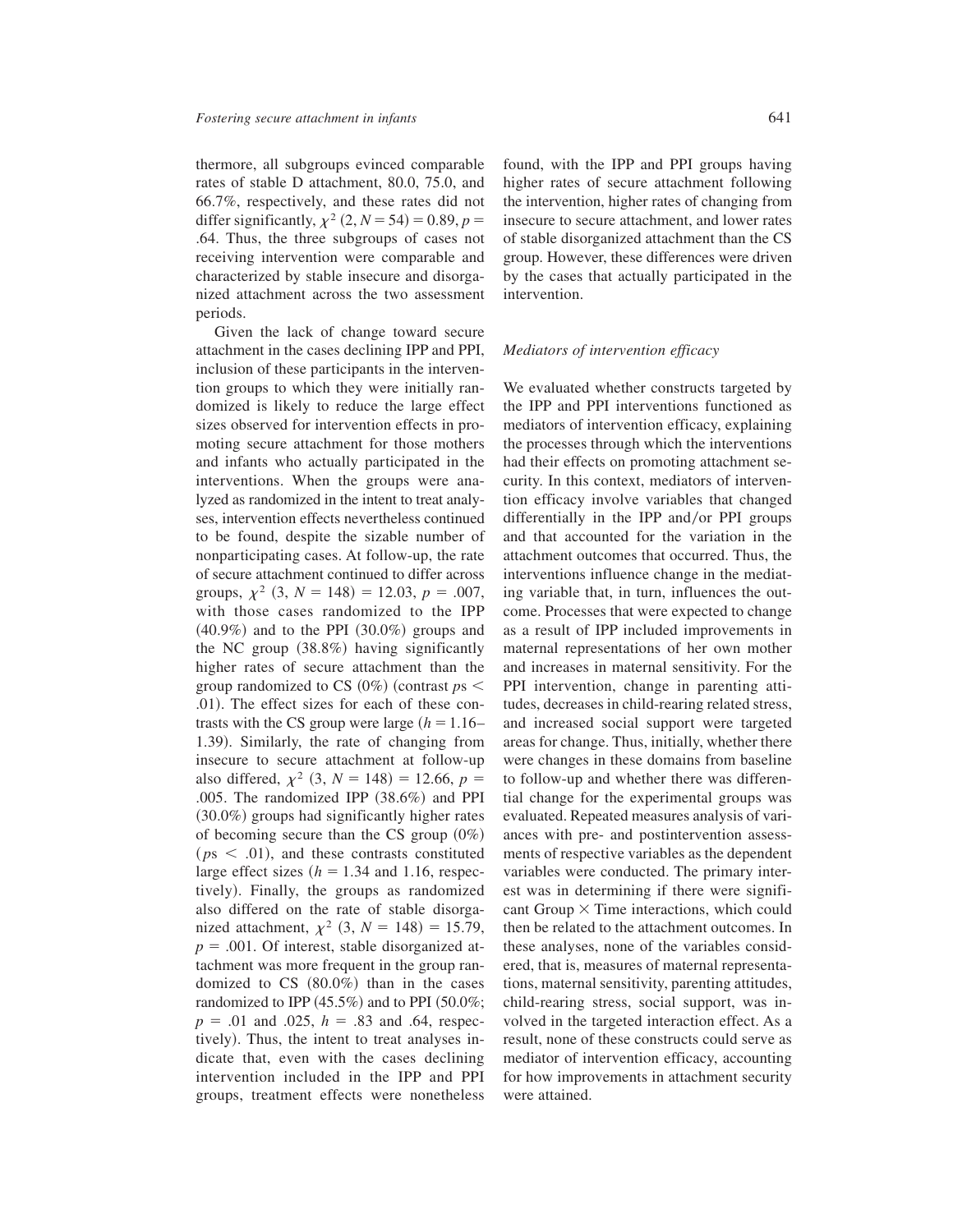# **Discussion**

Consistent with our hypothesis, mothers in the maltreatment groups compared to those in the nonmaltreatment group were found to differ substantially on important constructs expected to confer vulnerability on the mother's capacity to form a secure attachment relationship with her infant. Specifically, mothers in the maltreatment groups reported having experienced more abuse and neglect in their own childhoods; moreover, mothers in the maltreatment groups had more negative representations of aspects of their childhood and contemporary relationships with their own mothers.

It is not surprising that, given their early relationship difficulties and current anger and resentment to their own mothers, maltreating mothers also reported less availability of social support from family members. Accordingly, the ability of these mothers to rely on family members in times of need appears compromised. Maltreatment group mothers also reported significantly higher current stress with respect to feeling more demands and struggles in relation to their infant, as well as feeling less competent as a parent. Socialisolation and health concerns also were more prominent stressors for these mothers. The mothers in the maltreatment group also conveyed deficits in their understanding of appropriate parenting attitudes and behavior relative to nonmaltreating mothers. Moreover, based on extensive home observations of mother–infant interaction, research assistants who were unaware of group status and experimental hypotheses rated mothers in the maltreatment group as substantially lower in maternal sensitivity to their infants than nonmaltreating mothers. Thus, childhood histories of abuse and neglect, negative relationship representations, limited family social support, stressors in multiple domains, and insensitive maternal patterns of relating to her infant likely conspire to impair the development of secure attachment relationship formation with their infant.

The baseline attachment classifications indicated that the babies in maltreating families exhibited an extremely high rate of insecure attachment. Specifically, only one infant in the maltreatment groups  $\left(\langle 1\% \right)$  was classified as securely attached. Although the rate of secure attachment was significantly higher in the group of infants in nonmaltreating families  $(32.7\%)$ , this was well below the percentage of secure attachment observed in nondisadvantaged samples of babies (Thompson, 1998). The low rate of attachment security found in the group of nonmaltreated comparison infants underscores the extremely high-risk backgrounds in which these babies reside. Clearly, the stresses associated with poverty and other risk factors that commonly accompany membership in the low socioeconomic strata increase the probability that strains will be placed on the mother–infant attachment relationship.

In terms of the specific insecure attachment organizations observed, not only were the infants in maltreating families classified as insecure, but also 89.8% were classified as disorganized. In contrast, 42.3% of the infants in nonmaltreating families were classified as disorganized. Thus, in the baseline assessments of the largest group of infants in maltreating families assessed in the Strange Situation to date  $(N = 137)$ , disorganized attachment organization was almost ubiquitons. The high rate of disorganized attachment found in the infants in maltreating families is consistent with the percentage of Type D attachment in maltreated infants reported in the extant literature (Bakermans-Kranenburg et al., 2003; Barnett et al.,1999; Carlson et al., 1989; Lyons-Ruth et al., 1991). No differences in the rate of insecure or disorganized attachment were observed among the three groups of babies from maltreating families. In addition, the rate of disorganized attachment in the group of infants from nonmaltreating families was higher than usually found in infants from the low SES (Barnett et al., 1999; Carlson et al., 1989), attesting to the high-risk status of the comparison group. Furthermore, the high rate of disorganized attachment in infants from maltreating families places them at extremely high risk for embarking on negative developmental trajectories; especially given the deleterious sequelae of disorganized attachment (Carlson, 1998; Green & Goldwyn, 2002; van IJzendoorn et al., 1999).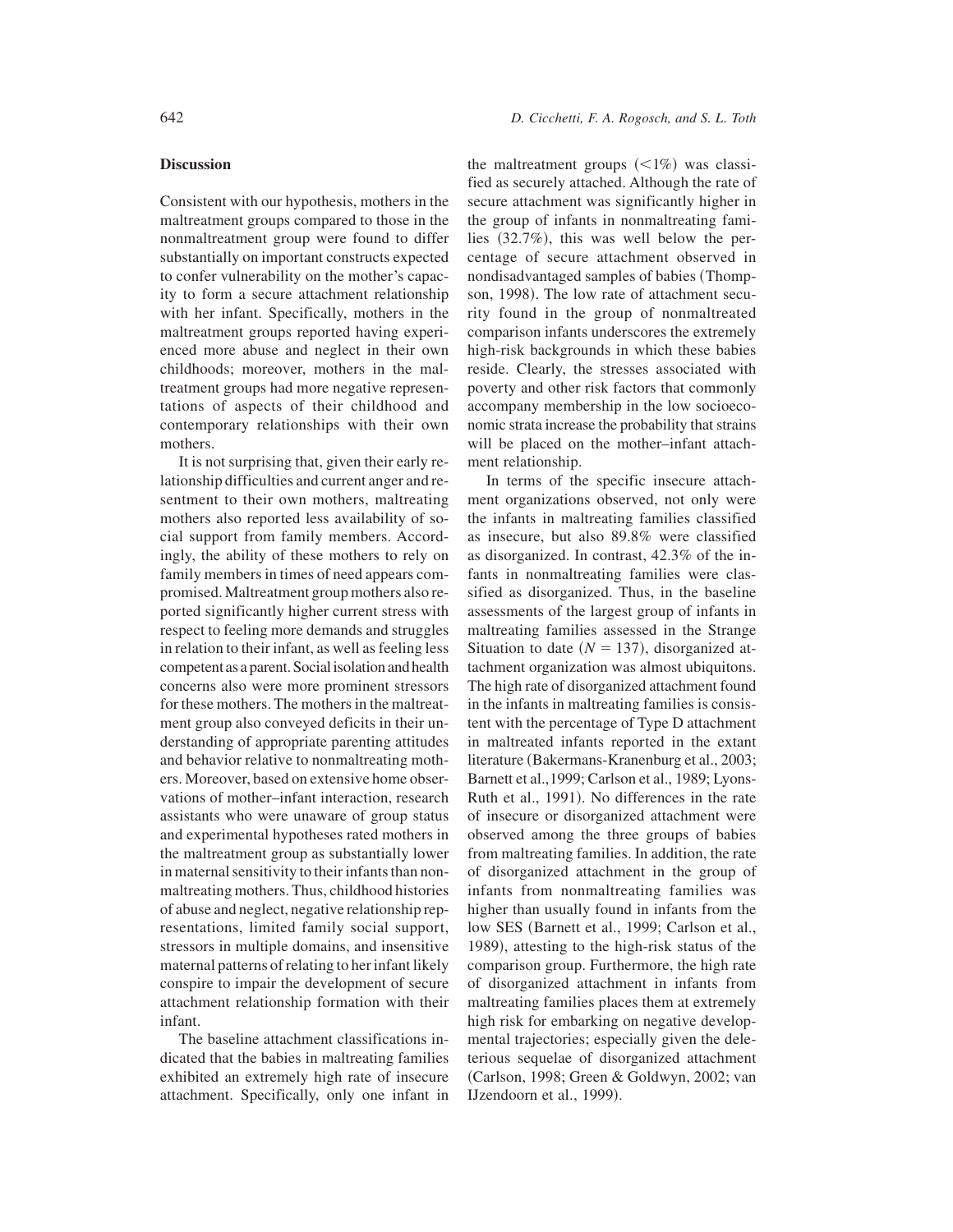At the conclusion of the intervention, when the infants were approximately 26 months of age, dramatic changes in attachment classification were observed. At intervention followup, the rate of secure attachment had increased remarkably in the two intervention groups to 60.7 and 54.5% for the IPP and PPI groups, respectively. In contrast, the rate of secure attachment in the CS group remained virtually nonexistent  $(1.9\%)$ . Moreover, the rate of secure attachment in the NC group  $(38.6\%)$ continued to surpass the CS group. Thus, marked gains in establishing secure attachment organization were achieved in both of the intervention groups.

The results of this randomized preventive intervention trial demonstrate that an attachment-theory informed intervention, IPP, and an intervention that focuses on improving parenting skills, increasing maternal knowledge of child development, and enhancing the coping and social support of skills of maltreating mothers, PPI, both were successful in altering the predominantly insecure attachment organizations of infants in maltreating families. These findings are contrary to our hypothesis that the IPP intervention would be more successful in improving attachment security than would the PPI intervention. Perhaps differences in the future outcomes of these interventions will be discovered during the preschool period as development and attachment organization become increasingly representational in nature.

In support of this assertion, Toth and colleagues (2002) conducted a preventive intervention trial with maltreating mothers and their preschool age maltreated children. Maltreated children were randomly assigned to an attachment theory-informed intervention, PPP, PPI, or the CS. An NC group of infants also participated. Both the PPP and PPI interventions were modified to address the advances in symbolic and representational development that occur during the preschool period.

At baseline  $(M \t{age} = 48.18 \t{ months})$  and again at postintervention 1 year later  $(M$  age  $=$ 61.47 months), 11 narrative story stems ~Bretherton, Oppenheim, Buchsbaum, Emde, & The MacArthur Narrative Group, 1990; Bretherton, Ridgeway, & Cassidy, 1990) were individually administered to child participants by experimenters unaware of group status and experimental hypotheses. The narratives were videotaped and subsequently coded. The narratives depicted moral dilemmas and emotionally charged events in the context of parent–child and family relationships. Narrative story stems included vignettes designed to elicit children's perceptions of the parent–child relationship, of self, and of maternal behavior in response to child transgressions, intrafamilial conflicts, and child accidents.

Children in the PPP intervention evidenced a greater decline in maladaptive maternal representations over time than did children in the PPI and CS interventions. Moreover, children who took part in the PPP intervention displayed a greater decrease in negative selfrepresentations than did children in the CS, PPI, and NC groups. Additionally, the mother– child relationship expectations of PPP children became more positive over the course of the intervention compared with children in the PPI and NC groups. These results suggest that an attachment-theory informed model of intervention (PPP) is more effective at improving representations of self and of caregivers than is a didactic model of intervention (PPI) directed at parenting skills and contradict predictions that would emanate from the metaanalysis of interventions targeting maternal sensitivity and child attachment (Bakermans-Kranenberg et al., 2003, 2005). Because the intervention focused on changing representational models, as assessed by a narrative storystem measure, outcomes that might be expected to improve more dramatically in the PPI model  $(e.g.,$  parenting skills, knowledge of child development) could not be addressed. Alternatively, the PPP intervention may have been more effective than the PPI intervention as a result of being implemented during the preschool period when representational capacities are expanding. In contrast, the IPP and PPI interventions may have both resulted in improvements in attachment security because they were initiated during infancy and toddlerhood.

In the current study, change from insecure to secure attachment was significantly more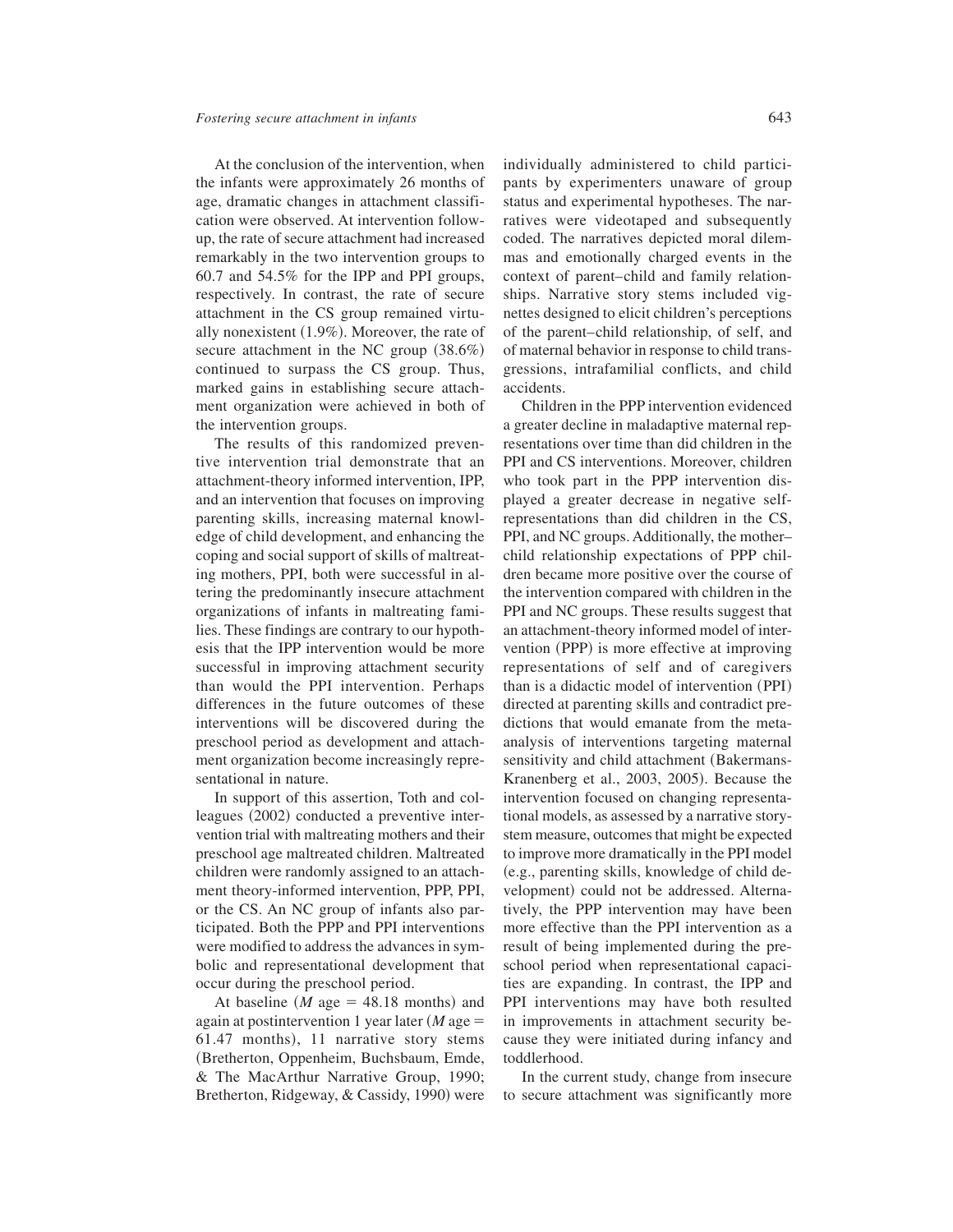likely in the IPP and PPI groups than in the CS and the NC groups. In contrast to the reorganization in attachment that had occurred in the intervention groups, stability of insecure attachment was almost universal in the CS group  $(98.1\%)$ . Similarly, stability of attachment also was more common in the NC group with 70.4% of the insecure nonmaltreated children remaining insecure at postintervention follow-up and 52.9% of those who were secure remaining secure. Overall, stability of secure/insecure attachment was 63.6% in the NC group. As such, continuity of attachment organization was more characteristic of the groups not participating in the active preventive interventions.

Given the extremely high rate of disorganized attachment in the maltreated infants at age 13 months, it also is remarkable that the two preventive interventions were efficacious in reducing this atypical attachment pattern. Stable disorganized attachment was observed among 74.1% of the CS children, whereas stable disorganized attachment occurred at much lower rates in the two intervention groups, 28.6 and 36.4% for the IPP and PPI groups, respectively, comparable to the rate observed in the NC group  $(27.3\%)$ . Thus, infants who have been maltreated are highly likely to maintain disorganized/disoriented attachments in the absence of intensive efforts to improve the mother–child relationship and parenting.

Taken together, the results of the intervention provide strong support for the benefits of the preventive interventions in altering the developmental trajectories of maltreated infants. Through targeting a central developmental task of the infancy period (Sroufe,  $1979$ ), the interventions were successful in transforming the attachment organization of a substantial percentage of maltreated infants. Not only were marked reductions achieved in the rate of insecure attachment, but also disorganized attachments were shown to be modifiable and secure attachments were attained. These results are noteworthy for demonstrating the malleability and plasticity of the attachment system through focusing on changing aspects of the early mother–child relationship. The establishment of secure attachment relationships in the maltreated youngsters through the preventive interventions holds promise for achieving more

competent resolutions of subsequent developmental tasks. In the context of a secure attachment relationship, the secure maltreated children are more likely to develop positive self-representations. Secure representational models of the self and self in relation to others then will further promote competent striving to adapt to subsequent developmental challenges as these children begin forming relationships with other adults and peers (Sroufe & Fleeson, 1986, 1988). By intervening to promote more competent developmental trajectories through instilling a secure attachment organization, it is anticipated that maladjustment and the development of psychopathology will be more likely to be averted as these children develop.

Given the success of this randomized prevention trial, it becomes important to consider why these therapeutic models were effective in altering attachment security when previous investigations did not yield such findings. A number of components of these interventions may have contributed to their success. All therapists received extensive training before implementing the interventions and these clinicians were familiar not only with the intervention modality, but also with the theory from which the interventions was derived. All therapists also had considerable prior experience working with low-income maltreating families. Both models also were manualized, weekly individual and group supervision was provided, and therapist adherence to their respective model was monitored for each case throughout the provision of the intervention. Case loads also were maintained at levels considerably lower than typical of outpatient mental health settings, and therapists were therefore able to devote considerable time to engaging mothers and to conceptualizing treatment plans. The positive outcome of this investigation supports the importance of investing in more costly interventions, including allowing therapists sufficient time for training and supervision. The extensive outreach expended toward engaging mothers in treatment also is a noteworthy component of these interventions that may have contributed to their success. When mothers cancelled or failed to be available for scheduled visits, sessions were rescheduled during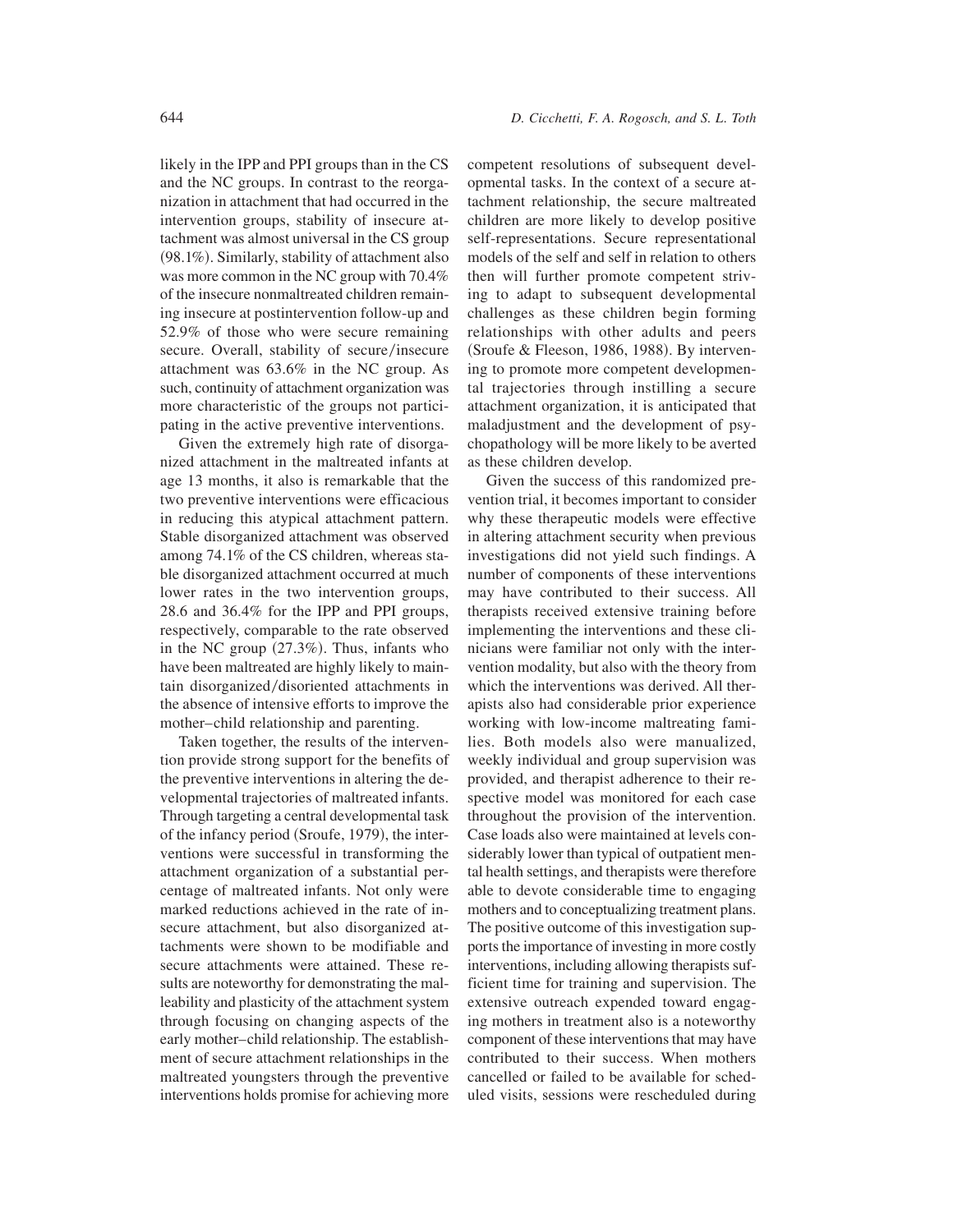the same week. Thus, unlike clinics where cases are closed when sessions are repeatedly failed, our therapists continued to reach out to engage mothers in the treatment process.

Clearly, consistent with the principles of the organizational perspective, and with Gottlieb's (1992) notion of probabilistic epigenesis, the early insecure, generally disorganized attachments displayed by maltreated infants, do not doom these youngsters to have poorquality relationship expectations and negative self-representations throughout the life span (Cicchetti & Tucker, 1994). The success of the interventions, informed by basic research knowledge on the etiology and developmental sequelae of child maltreatment, suggests that attachment organization is modifiable, even if a high percentage of Type D attachments is initially characteristic of the sample. Following the organizational perspective, it is expected that these maltreated youngsters, now that they are traversing a more positive developmental trajectory, will be more likely to continue on an adaptive pathway and successfully resolve future salient developmental tasks. The preventive interventions have demonstrated that behavioral plasticity is possible, at least in the early years of life.

The extremely high stability of attachment insecurity in the CS group is especially alarming. These results portend that the maltreating infants in the CS group are at exceedingly high risk for maladaptive outcomes on subsequent stage-salient issues of development. The typical intervention services provided to maltreated infants are not sufficient to remediate their early developmental difficulties. Without the receipt of theoretically derived, intensive interventions, maltreated infants are likely to embark on a negative developmental trajectory. Clearly, case management**,** which focuses upon monitoring the physical safety of maltreated children, is inadequate to foster positive socioemotional development. Moreover, these results underscore the criticality of providing evidence-based services to maltreating families.

In our clinical prevention trial, cases randomly assigned to IPP and PPI did not always comply with the assignment, declining to be involved in the interventions.As a result, those

who completed the interventions are partially self-selected. Intent to treat analyses examined group composition based on the initial random assignment irrespective of whether mothers actually participated. Consequently, in our statistical analyses, those who completed and those who declined or discontinued their assignment to one of the active preventive interventions were combined to examine group differences for those we intended to treat. The incorporation of intent to treat analyses did not alter the findings reported above; infants in both active preventive interventions were significantly more likely to change from insecure to secure attachment. Moreover, the reductions in disorganized attachment in the active intervention groups likewise remained even when intent to treat analyses were conducted.

Despite the positive results obtained with the IPP and PPI interventions, there are limitations to the study. Changes were not found for the constructs hypothesized to serve as potential mediators of intervention efficacy. This state of affairs is common in randomized clinical trial research, although intervention efficacy is demonstrated, the mechanisms of change are difficult to identify. In contrast to the findings of van IJzendoorn et al.  $(1995)$ , the current study was successful in improving young children's attachment organization, but enhancement of observed maternal sensitivity was not demonstrated. We plan to probe further for changes in the intervention groups that may explain how the efficacy of the intervention was achieved. Videotaped interactions between mothers and infants in stressful and unstressful situations will be examined for a more detailed analysis of changes in maternal behavior and relationship qualities that may account for the improvements in attachment security that were observed.

Another study limitation involves the degree to which mothers did not engage in the interventions, despite active outreach efforts, indicating that additional strategies are necessary to facilitate active participation. It is important to emphasize that all mothers were solicited for involvement in the interventions without seeking assistance on their own, and internal motivation for change and improved family function may not have been present. In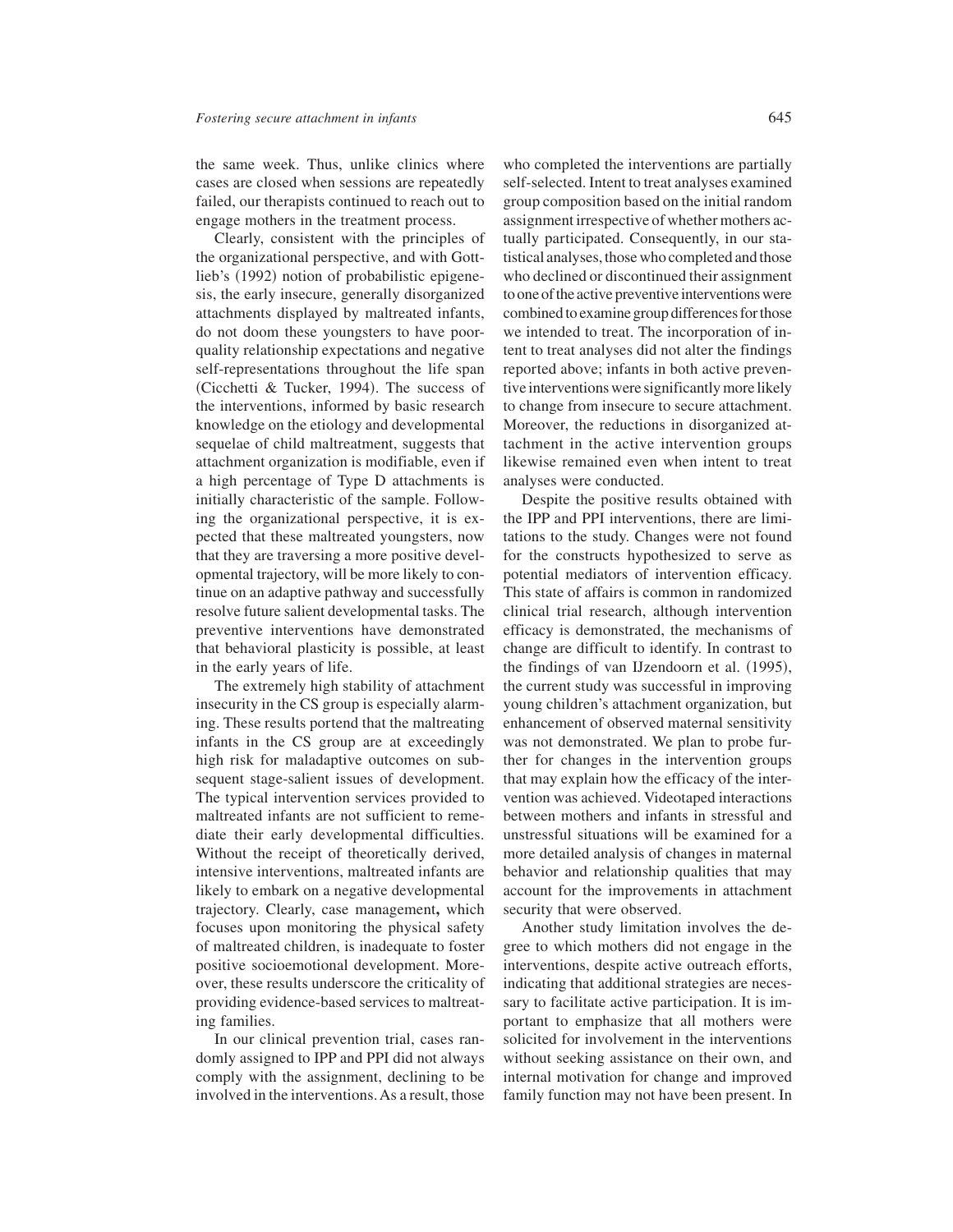essence, we conducted a population study in which all eligible families were approached rather than only those referred for, mandated to, or voluntarily seeking assistance. In view of this, the positive outcomes of these interventions are even more remarkable.

In closing, the translation of knowledge from the field of developmental psychopathology into the conduct of this clinical trial underscores the importance of broadening such efforts. We believe that the results of this randomized prevention trial are both gratifying and sobering. The fact that plasticity is possible during infancy and that even the most disorganized form of attachment is modifiable in extremely dysfunctional mother–child dyads offers significant hope for thousands of young children and for their families. By fostering

secure attachment, costlier interventions such as foster care placement, special education services, residential treatment, and incarceration can be averted. Unfortunately, our results also shed light on the harsh reality of the ineffectiveness of services currently being provided in many communities throughout the nation. It is critical that professionals, government officials, social policy advocates, and mental health insurers recognize the necessity of investing in the delivery of theoretically informed, evidence-based interventions. Although this may appear to be a costly endeavor in the short term, the long-term benefits with respect to enhancing positive child development, preventing the dissolution of families, and decreasing the burden of mental illness in society cannot be overstated.

#### **References**

- Abidin, R. (1990). *Parenting stress inventory manual*. Odessa, FL: Psychological Assessment Resources.
- Ainsworth, M. D. S., Blehar, M. C., Waters, E., & Wall, S. (1978). *Patterns of attachment: A psychological study of the Strange Situation*. Hillsdale, NJ: Erlbaum. Atkinson, L., & Goldberg, S. (Eds.). (2004). *Clinical*
- *applications of attachment*. Mahwah, NJ: Erlbaum.
- Azar, S. T.  $(2002)$ . Parenting and child maltreatment. In M. H. Bornstein (Ed.), *Handbook of parenting: Social conditions and applied parenting* (2nd ed., Vol. 4, pp. 361–388). Mahwah, NJ: Erlbaum.
- Bakermans-Kranenburg, M. J., van IJzendoorn, M. H., & Juffer, F. (2003). Less is more: Meta-analysis of sensitivity and attachment interventions in early childhood. *Psychological Bulletin*, *129*, 195–215.
- Bakermans-Kranenburg, M. J., van IJzendoorn, M. H., & Juffer, F. (2005). Disorganized infant attachment and preventive interventions: A review and meta-analysis. *Infant Mental Health Journal*, *26*, 191–216.
- Barnett, D., Ganiban, J., & Cicchetti, D. (1999). Maltreatment, negative expressivity, and the development of Type D attachments from 12- to 24-months of age. *Monographs of the Society for Research in Child Development*, *64*, 97–118.
- Barnett, D., Manly, J. T., & Cicchetti, D. (1993). Defining child maltreatment: The interface between policy and research. In D. Cicchetti & S. L. Toth (Eds.), *Child abuse, child development, and social policy* (pp. 7– 73). Norwood, NJ: Ablex.
- Bavolek, S. J. (Ed.). (1984). *Handbook for the Adult*-*Adolescent Parenting Inventory (AAPI)*. Park City, UT: Family Developmental Resources, Inc.
- Berlin, L. J., Ziv, Y., Amay-Jackson, L., & Greenberg, M. T. (Eds.). (2005). *Enhancing early attachments: Theory, research, intervention, and policy*. New York: Guilford Press.
- Bernstein, D. P., Fink, L., Handelsman, L., & Foote, J. (1994). Initial reliability and validity of a new retro-

spective measure of child abuse and neglect. *American Journal of Psychiatry*, *151*, 1132–1136.

- Bolger, K. E., Patterson, C. J., & Kupersmidt, J. B. (1998). Peer relationships and self-esteem among children who have been maltreated. *Child Development*, *69*, 1171–1197.
- Bretherton, I., Oppenheim, D., Buchsbaum, H., Emde, R. N.,  $&$  The MacArthur Narrative Group. (1990). *Mac-Arthur Story Stem Battery*. Unpublished manuscript.
- Bretherton, I., Ridgeway, D., & Cassidy, J. (1990). Assessing internal working models of the attachment relationship: An attachment story completion task for 3-year-olds. In M. Greenberg, D. Cicchetti & E. M. Cummings (Eds.), *Attachment in the preschool years* (pp. 273–308). Chicago: University of Chicago Press.
- Carlson, E. A. (1998). A prospective longitudinal study of attachment disorganization/disorientation. *Child Development*, *69*, 1107–1128.
- Carlson, V., Cicchetti, D., Barnett, D., & Braunwald, K.  $(1989)$ . Disorganized/disoriented attachment relationships in maltreated infants. *Developmental Psychology*, *25*, 525–531.
- Cerezo, M. A. (1997). Abusive family interaction: A review. *Aggression and Violent Behavior*, *2*, 215–240.
- Cicchetti, D. (1993). Developmental psychopathology: Reactions, reflections, projections. *Developmental Review*, *13*, 471–502.
- Cicchetti, D. (2002). The impact of social experience on neurobiological systems: Illustration from a constructivist view of child maltreatment. *Cognitive Development*, *17*, 1407–1428.
- Cicchetti, D., & Barnett, D. (1991). Attachment organization in pre-school-aged maltreated children. *Development and Psychopathology*, *3*, 397– 411.
- Cicchetti, D., & Carlson, V. (Eds.). (1989). *Child maltreatment: Theory and research on the causes and consequences of child abuse and neglect*. New York: Cambridge University Press.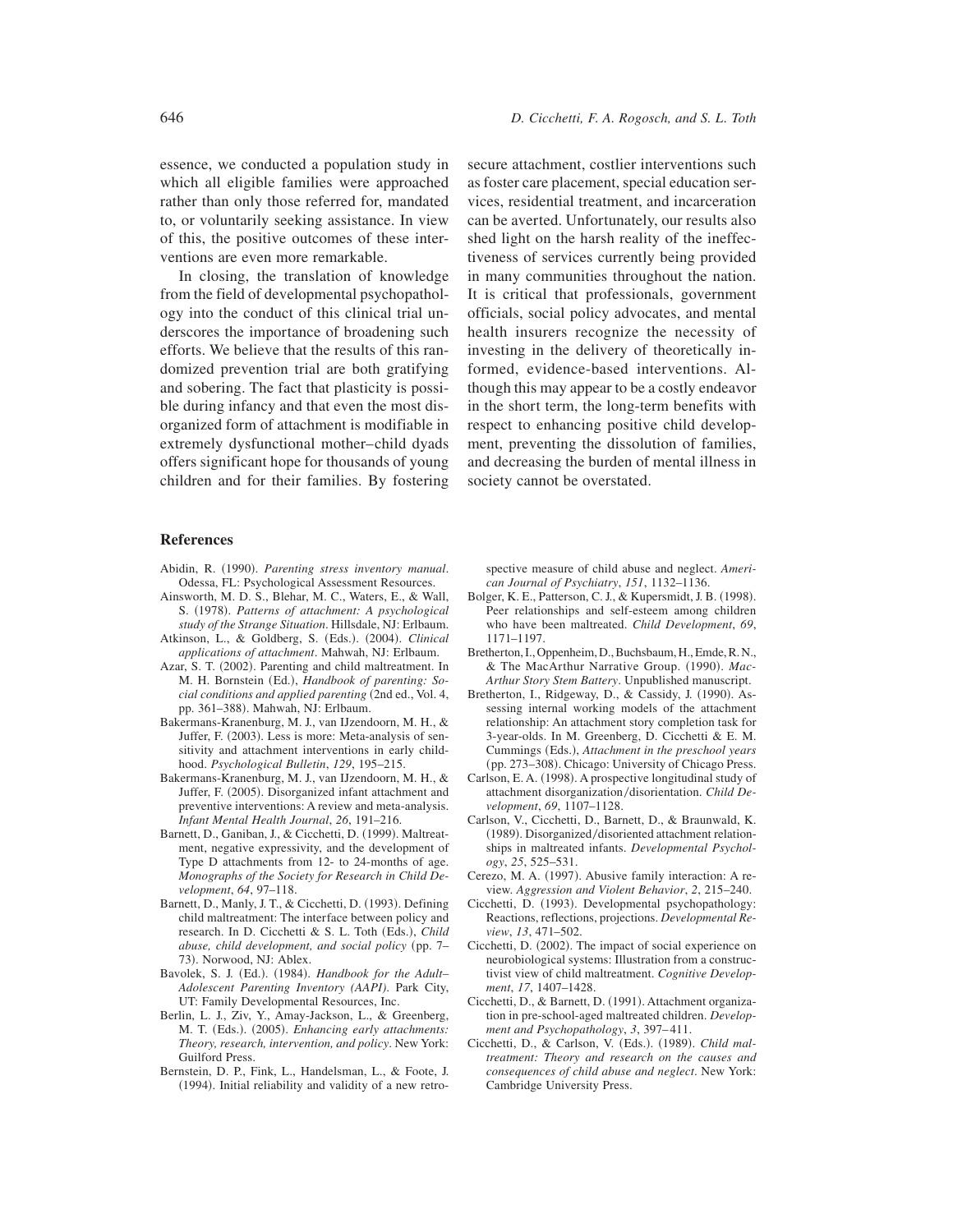- Cicchetti, D., & Hinshaw, S. P. (Eds.). (2002). Prevention and intervention science: Contributions to developmental theory. *Development and Psychopathology*, *14*, 667–981.
- Cicchetti, D., & Lynch, M. (1993). Toward an ecological/ transactional model of community violence and child maltreatment: Consequences for children's development. *Psychiatry*, *56*, 96–118.
- Cicchetti, D., & Manly, J. T. (Eds.). (2001). Operationalizing child maltreatment: Developmental processes and outcomes. *Development and Psychopathology*, *13*, 755–1048.
- Cicchetti, D., & Rogosch, F. A. (1999). Conceptual and methodological issues in developmental psychopathology research. In P. C. Kendall, J. N. Butcher, & G. N. Holmbeck ~Eds.!, *Handbook of research methods in clinical psychology* (pp. 433–465). New York: Wiley.
- Cicchetti, D., & Schneider-Rosen, K. (1986). An organizational approach to childhood depression. In M. Rutter, C. Izard, & P. Read (Eds.), *Depression in young people, clinical and developmental perspectives* (pp. 71–134). New York: Guilford Press.
- Cicchetti, D., & Sroufe, L. A. (1978). An organizational view of affect: Illustration from the study of Down's syndrome infants. In M. Lewis & L. Rosenblum (Eds.), *The development of affect* (pp. 309–350). New York: Plenum Press.
- Cicchetti, D., & Toth, S. L. (1992). The role of developmental theory in prevention and intervention. *Development and Psychopathology*, *4*, 489– 493.
- Cicchetti, D., & Toth, S. L. (in press). A developmental psychopathology perspective on preventive interventions with high risk children and families. In A. Renninger & I. Sigel (Eds.), *Handbook of child psychology* (6th ed.). New York: Wiley.
- Cicchetti, D., Toth, S. L., & Bush, M. (1988). Developmental psychopathology and incompetence in childhood: Suggestions for intervention. In B. Lahey & A. Kazdin (Eds.), *Advances in clinical child psychology* (pp. 1–71). New York: Plenum Press.
- Cicchetti, D., Toth, S. L., & Rogosch, F. A. ~1999!. The efficacy of toddler–parent psychotherapy to increase attachment security in offspring of depressed mothers. *Attachment and Human Development*, *1*, 34– 66.
- Cicchetti, D., & Tucker, D. (1994). Development and self-regulatory structures of the mind. *Development and Psychopathology*, *6*, 533–549.
- Cicchetti, D., & Valentino, K. (2006). An ecological transactional perspective on child maltreatment: Failure of the average expectable environment and its influence upon child development. In D. Cicchetti & D. J. Cohen (Eds.), *Developmental psychopathology. Risk, dis*order, and adaptation (2nd ed., Vol. 3). New York: Wiley.
- Coie, J. D., Watt, N. F., West, S. G., Hawkins, D., Asarnow, J. R., Markman, H. J., et al. (1993). The science of prevention: A conceptual framework and some directions for a National Research Program. *American Psychologist*, *48*, 1013–1022.
- Crittenden, P. M. (1988). Relationships at risk. In J. Belsky & T. Nezworski (Eds.), *Clinical implications of attachment theory* (pp. 136–174). Hillsdale, NJ: Erlbaum.
- Crittenden, P. M., & Ainsworth, M. D. S. (1989). Child maltreatment and attachment theory. In D. Cicchetti  $&$  V. Carlson (Eds.), *Child maltreatment: Theory and research on the causes and consequences of child*

*abuse and neglect*. New York: Cambridge University Press.

- Cummings, E. M., & Davies, P. T. (1996). Emotional security as a regulatory process in normal development and the development of psychopathology. *Development and Psychopathology*, *8*, 123–139.
- DeBellis, M. D. (2001). Developmental traumatology: The psychobiological development of maltreated children and its implications for research, treatment, and policy. *Development and Psychopathology*, *13*, 539–564.
- Dubowitz, H., Pitts, S. C., Litrownik, A. J., Cox, C. E., Runyan, D., & Black, M. M. (2005). Defining child neglect based on child protective services data. *Child Abuse and Neglect*, *29*, 493–511.
- Egeland, B., & Sroufe, L. A. (1981). Developmental sequelae of maltreatment in infancy. *New Directions for Child Development*, *11*, 77–92.
- English, D. J., Upadhyaya, M. P., Litrownik, A. J., Marshall, J. M., Runyan, D. K., Graham, J. C., et al. (2005). Maltreatment's wake: The relationship of maltreatment dimensions to child outcomes. *Child Abuse and Neglect*, *29*, 597– 619.
- Fraiberg, S., Adelson, E., & Shapiro, V. (1975). Ghosts in the nursery: A psychoanalytic approach to impaired infant–mother relationships. *Journal of the American Academy of Child Psychiatry*, *14*, 387– 421.
- Gottlieb, G. (1992). *Individual development and evolution: The genesis of novel behavior*. New York: Oxford University Press.
- Gonzalez, A., Cicchetti, D., & Rogosch, F. A. (2006). *Mental representations of attachment and their relation to the intergenerational transmission of child maltreatment*. Unpublished manuscript.
- Green, J., & Goldwyn, R. (2002). Attachment disorganization and psychopathology: New findings in attachment research and their potential implications for developmental psychopathology in childhood. *Journal of Child Psychology and Psychiatry*, *43*, 835–845.
- Gunnar, M. R., & Vazquez, D. M. (2006). Stress neurobiology and developmental psychopathology. In D. Cicchetti & D. Cohen (Eds.), *Developmental psycho*pathology: Developmental neuroscience (2nd ed., Vol. 2). New York: Wiley.
- Hinshaw, S. P. (2002). Intervention research, theoretical mechanisms, and causal processes related to externalizing behavior problems. *Development and Psychopathology*, *14*, 789–818.
- Hofer, M. A. (1987). Early social relationships: A psychobiologist's view. *Child Development*, *58*, 633– 647.
- Howe, G. W., Reiss, D., & Yuh, J. (2002). Can prevention trials test theories of etiology? *Development and Psychopathology*, *14*, 673– 694.
- Howes, P. W., & Cicchetti, D. (1993). A family/relational perspective on maltreating families: Parallel processes across systems and social policy implications. In D. Cicchetti & S. L. Toth (Eds.), *Child abuse, child* development, and social policy (pp. 249–300). Norwood, NJ: Ablex.
- Ialongo, N., Rogosch, F. A., Cicchetti, D., Toth, S. L., Buckley, J., Petras, H., et al.  $(2006)$ . The importance of utilizing and translating basic research knowledge on normal and abnormal development into preventive interventions. In D. Cicchetti & D. Cohen (Eds.), *Developmental psychopathology: Theory and method* (2nd ed., Vol. 1). New York: Wiley.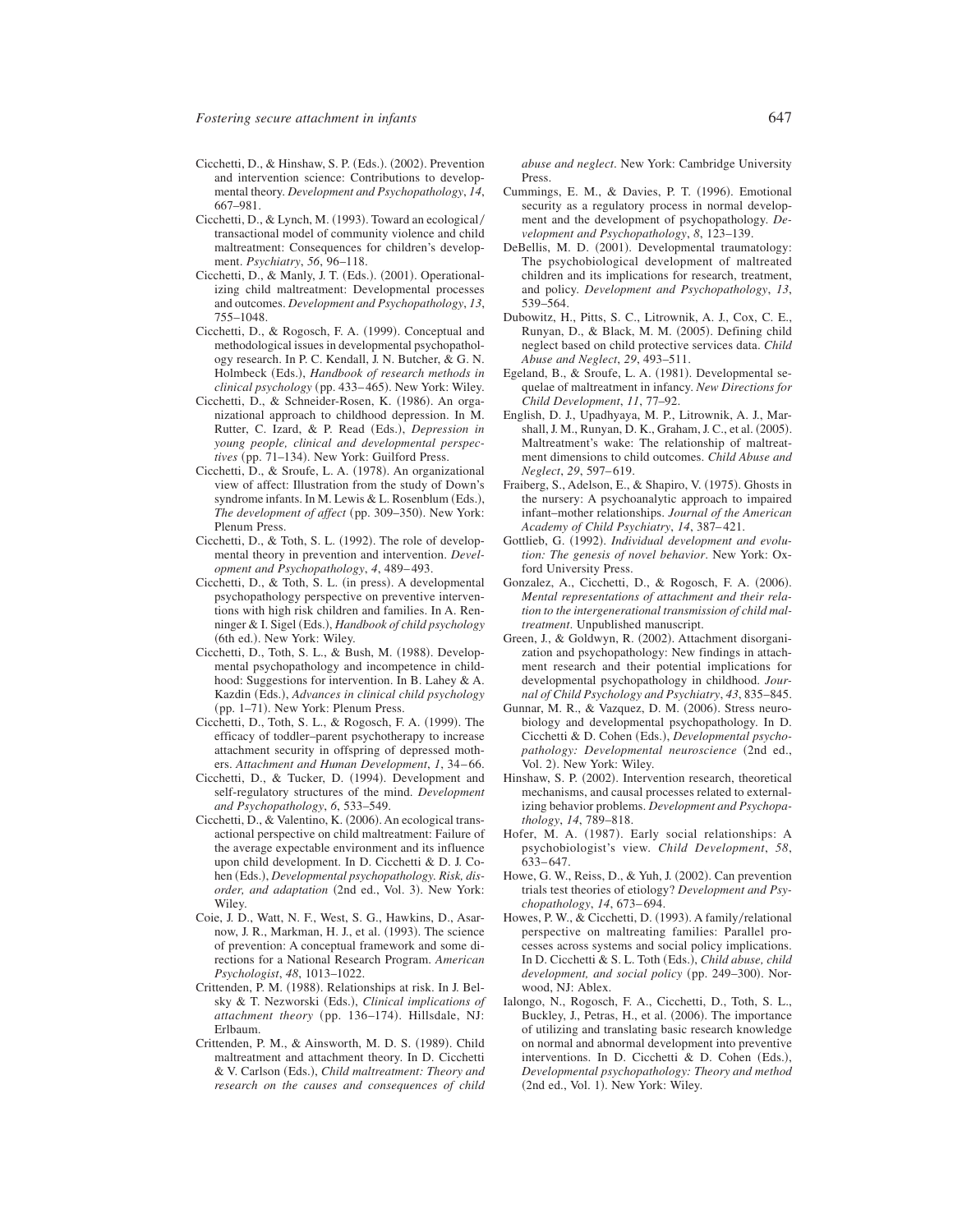- Institute of Medicine. (1994). *Reducing risks for mental disorders: Frontiers for preventive intervention research*. Washington, DC: National Academy Press.
- Kellam, S. G., & Rebok, G. W. (1992). Building developmental and etiological theory through epidemiologically based preventive intervention trials. In J. McCord  $&$  R. E. Tremblay (Eds.), *Preventing antisocial behavior: Interventions from birth through adolescence*  $(pp. 162–195)$ . New York: Guilford Press.
- Kraemer, H. C., Kazdin, A. E., Offord, D. R., Kessler, R. C., Jensen, P. S., & Kupfer, D. J. (1997). Coming to terms with the terms of risk. *Archives of General Psychiatry*, *54*, 337–343.
- Lichtenstein, J., & Cassidy, J. (1991, March). *The Inventory of Adult Attachment: Validation of a new measure*. Paper presented at the Society for Research in Child Development, Seattle, WA.
- Lichtenstein-Phelps, J., Cassidy, J., Belsky, J., & Crnic, K. ~1995!. *Introduction of a new measure of adult attachment*. Unpublished manuscript.
- Lieberman, A. F. (1991). Attachment theory and infant– parent psychotherapy: Some conceptual, clinical, and research considerations. In D. Cicchetti & S. L. Toth ~Eds.!, *Rochester Symposium on Developmental Psychopathology: Models and integrations* (Vol. 3, pp. 261-287). Rochester, NY: University of Rochester Press.
- Lieberman, A. F. (1992). Infant–parent psychotherapy with toddlers. *Development and Psychopathology*, *4*, 559–574.
- Lieberman, A. F., & Pawl, J. H. (1988). Clinical applications of attachment theory. In J. Belsky & T. Nezworski (Eds.), *Clinical implications of attachment* (pp. 325–351). Hillsdale, NJ: Erlbaum.
- Lyons-Ruth, K., Easterbrooks, M. A., & Cibelli, C. D. (1997). Infant attachment strategies, infant mental lag, and maternal depressive symptoms: Predictors of internalizing and externalizing problems at age 7. *Developmental Psychology*, *33*, 681– 692.
- Lyons-Ruth, K., & Jacobvitz, D. (1999). Attachment disorganization: Unresolved loss, relational violence, and lapses in behavioral and attentional strategies. In J. Cassidy & P. R. Shaver (Eds.), *Handbook of attachment: Theory, research, and clinical applications* (pp. 520–554). New York: Guilford Press.
- Lyons-Ruth, K., Repacholi, B., McLeod, S., & Silva, E. (1991). Disorganized attachment behavior in infancy: Short-term stability, maternal and infant correlates, and risk-related subtypes. *Development and Psychopathology*, *3*, 377–396.
- MacMillan, H. L., Thomas, B. H., Jamieson, E., Walsh, C. A., Boyle, M. H., Shannon, H. S., et al. (2005). Effectiveness of home visitation by public-health nurses in prevention of the recurrence of child physical abuse and neglect: A randomized controlled trial. *Lancet*, *365*, 1786–1793.
- Main, M., & Goldwyn, R. (1984). Predicting rejecting of her infant from mother's representation of her own experience: Implications for the abused–abusing intergenerational cycle.*ChildAbuse andNeglect*, *8*, 203–217.
- Main, M., & Hesse, P. (1990). Parents' unresolved traumatic experiences are related to infant disorganized attachment status: Is frightened and/or frightening parent behavior the linking mechanism? In M. Greenberg, D. Cicchetti, & E. M. Cummings (Eds.), *Attachment in the preschool years* (pp. 161–182). Chicago: University of Chicago Press.
- Main, M., & Solomon, J. (1990). Procedures for identifying infants as disorganized/disoriented during the Ainsworth Strange Situation. In M. Greenberg, D. Cicchetti & E. M. Cummings (Eds.), *Attachment in the preschool years* (pp. 121–160). Chicago: University of Chicago Press.
- Manly, J. T. (2005). Advances in research definitions of child maltreatment. *Child Abuse and Neglect*, *29*, 425– 439.
- Manly, J. T., Kim, J. E., Rogosch, F. A., & Cicchetti, D. (2001). Dimensions of child maltreatment and children's adjustment: Contributions of developmental timing and subtype. *Development and Psychopathology*, *13*, 759–782.
- National Commission to Prevent Infant Mortality. (1989). *Home visiting: Opening doors for America's pregnant women and children*. Washington, DC: Author.
- Noam, G. (1992). Development as the aim of clinical intervention. *Development and Psychopathology*, *4*, 679– 696.
- Olds, D., Eckenrode, J., Henderson, C., Kitzman, H., Powers, J., Cole, R., et al. (1997). Long-term effects of home visitation on maternal life course and child abuse and neglect: Fifteen-year follow-up of a randomized trial. *Journal of the American Medical Association*, *278*, 637– 643.
- Olds, D., Henderson, C., Kitzman, H., Eckenrode, J., Cole, R., & Tatelbaum, R. (1998). The promise of home visitation: Results of two randomized trials. *Journal of Community Psychology*, *26*, 5–21.
- Olds, D., Henderson, C. R., Chamberlin, R., & Tatelbaum, R. (1986). Preventing child abuse and neglect: A randomized trial of nurse home visitation. *Pediatrics*, *78*, 65–78.
- Olds, D. L., & Kitzman, H. (1990). Can home visitation improve the health of women and children at environmental risk? *Pediatrics*, *86*, 108–116.
- Olds, D. L., & Kitzman, H. (1993). Review of research on home visiting for pregnant women and parents of young children. *Future of Children*, *3*, 53–92.
- Pederson, D. R., & Moran, G. (1995). A categorical description of infant–mother relationships in the home and its relation to Q-sort measures of infant–mother interaction. *Monographs of the Society for Research in Child Development*, *60*, 111–132.
- Pipp, S., & Harmon, R. J. (1987). Attachment as regulation: A commentary. *Child Development*, *58*, 648– 652.
- Pollak, S. D., Cicchetti, D., Klorman, R., & Brumaghim, J. (1997). Cognitive brain event-related potentials and emotion processing in maltreated children. *Child Development*, *68*, 773–787.
- Rogosch, F. A., Cicchetti, D., Shields, A., & Toth, S. L. (1995). Parenting dysfunction in child maltreatment. In M. H. Bornstein (Ed.), *Handbook of parenting* (Vol. 4, pp. 127-159). Hillsdale, NJ: Erlbaum.
- Schneider-Rosen, K., Braunwald, K., Carlson, V., & Cicchetti, D. (1985). Current perspectives in attachment theory: Illustrations from the study of maltreated infants. *Monographs of the Society for Research in Child Development*, *50*, 194–210.
- Schore, A. N. (2003). *Affect regulation and disorders of the self*. New York: W.W. Norton.
- Shirk, S. R. (1999). Integrated child psychotherapy: Treatment ingredients in search of a recipe. In S. W. Russ  $&$  T. H. Ollendick (Eds.), *Handbook of psychotherapies with children and families: Issues in clini-*